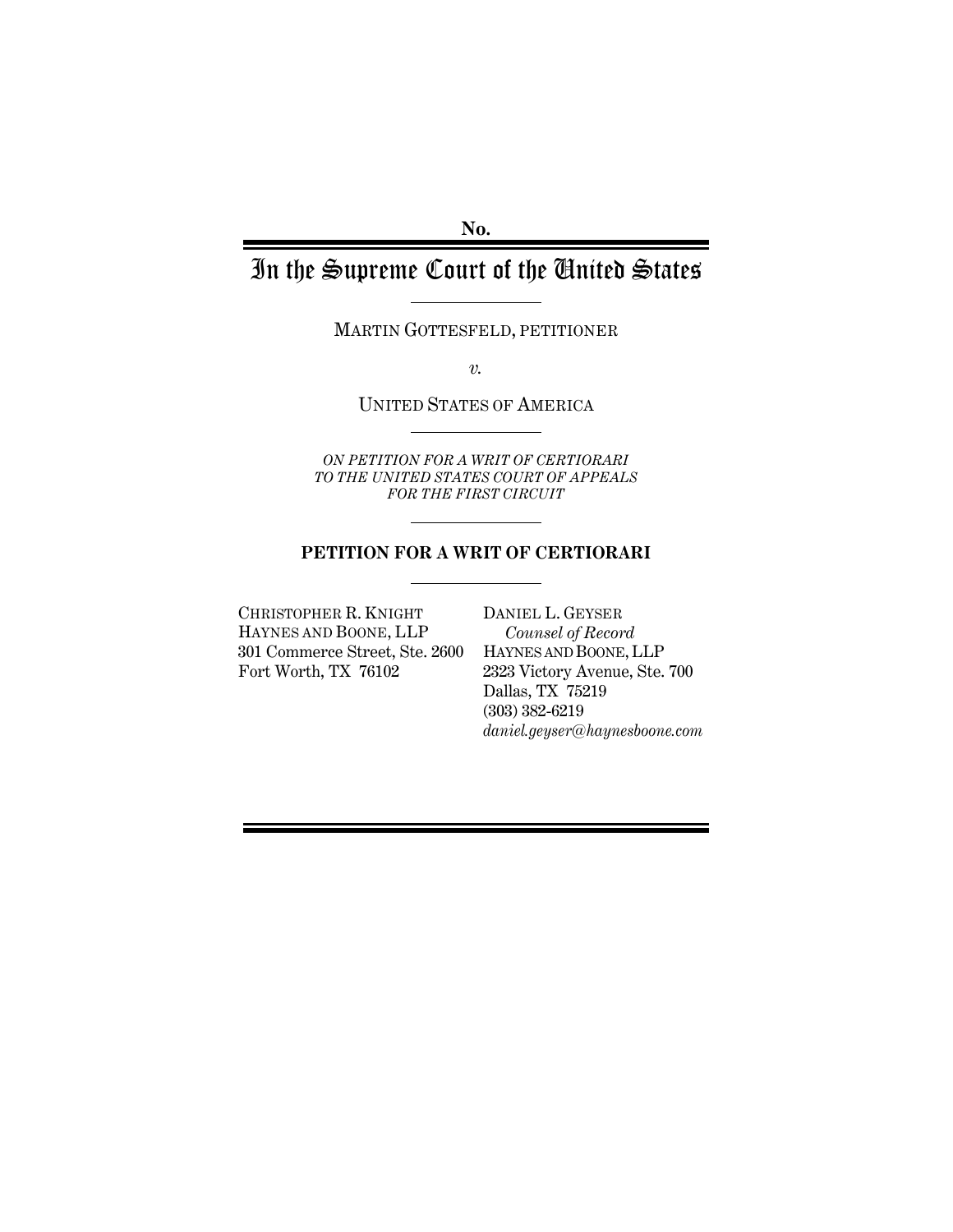#### **QUESTIONS PRESENTED**

This case presents a clear and intractable conflict regarding an important statutory question under the Speedy Trial Act of 1974, 18 U.S.C. 3161 *et seq.*

Under the Act, the government is required to file an information or indictment within thirty days of an individual's arrest. But the Act stops the clock for specified "periods of delay," including for certain continuances—"if the judge granted such continuance on the basis of his findings that the ends of justice served by taking such action outweigh the best interest of the public and the defendant in a speedy trial." The Act further specifies that "[n]o such period of delay \* \* \* shall be excludable \* \* \* unless the court sets forth, in the record of the case, either orally or in writing, its reasons for finding that the ends of justice [were] served." 18 U.S.C. 3161(h)(7)(A).

In the proceedings below, a district judge granted multiple continuances without making any "ends of justice" findings. When petitioner moved under the Act to dismiss, a *different* judge denied the motion, supplying the requisite findings that the first judge failed to make. The First Circuit, like the Fifth Circuit, held that those post-hoc findings by a different judge satisfied the Act's "on-the-record" requirement. That holding is directly contrary to settled law in the Fourth and Ninth Circuits.

The question presented is:

1. Under the Speedy Trial Act, if one judge grants an "ends of justice" continuance but fails to explain why, whether a different judge can make the requisite findings to support the continuance.

The case also presents an independent question regarding the proper application of 28 U.S.C. 455 in district courts: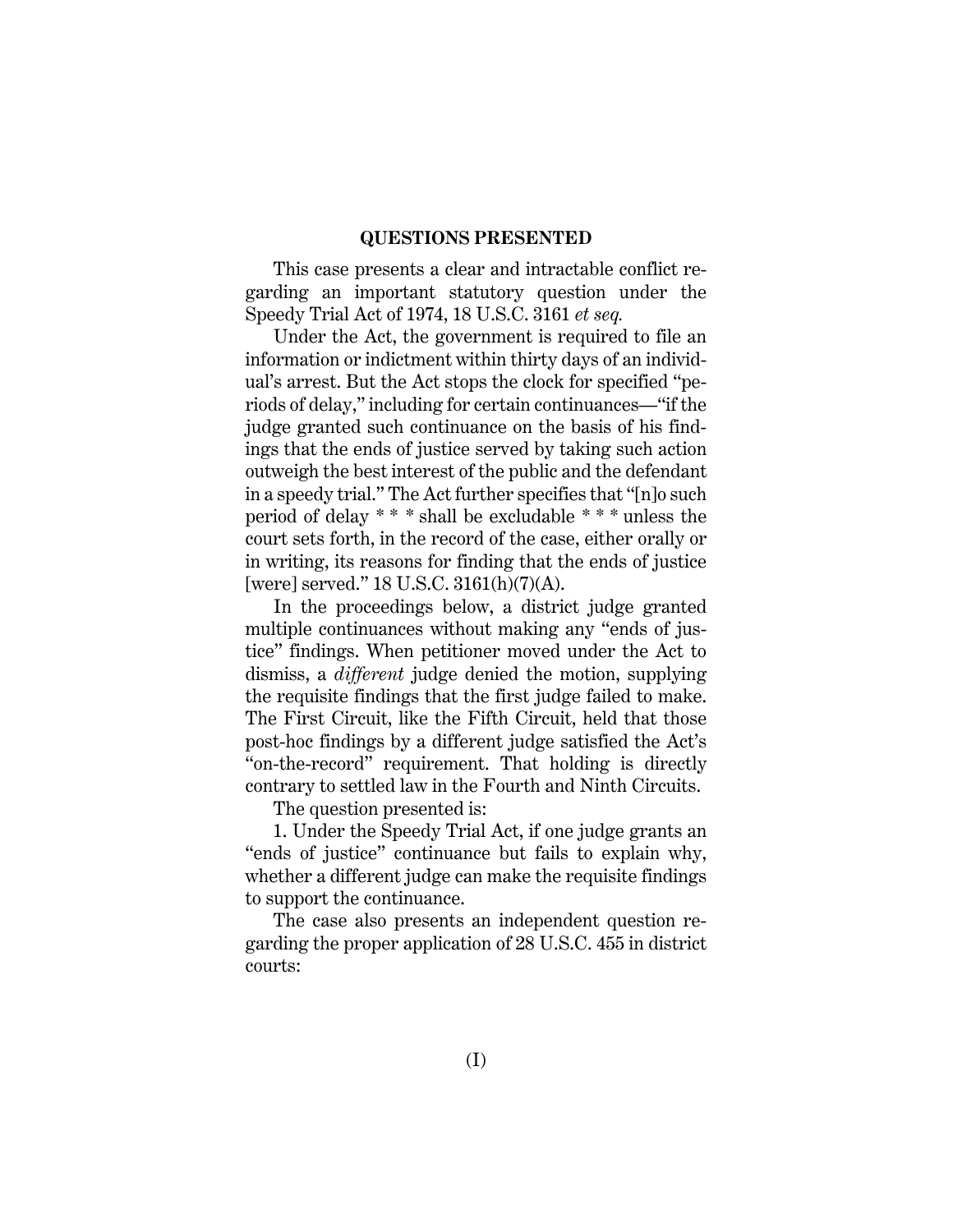2. Whether, when confronted with specific allegations supporting judicial disclosure and disqualification, a district court exceeds its discretion by denying a disqualification motion without any explanation or disclosure necessary to facilitate meaningful appellate review.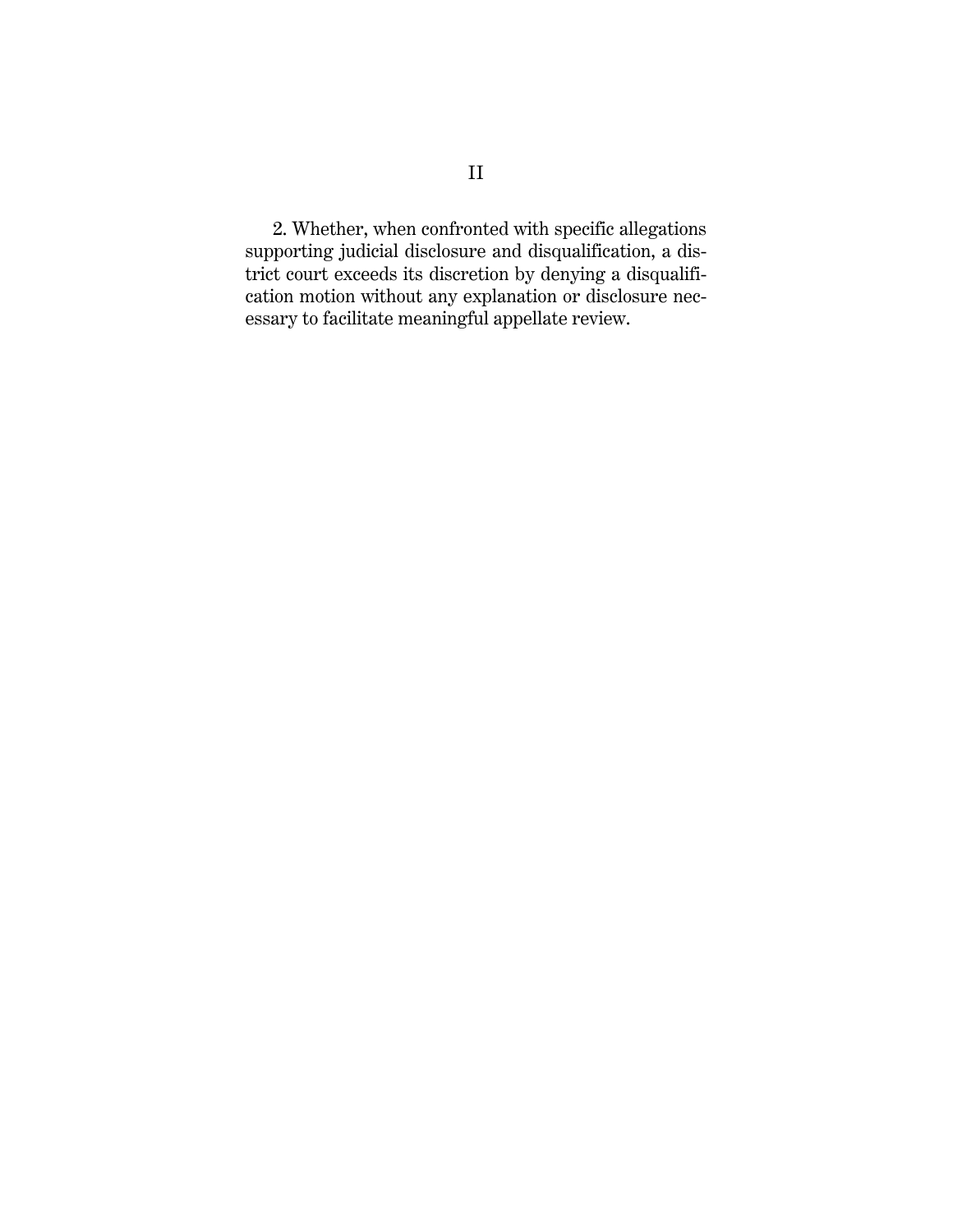#### **RELATED PROCEEDINGS**

United States District Court (S.D. Fla.):

*United States of America* v. *Martin Gottesfeld*, No. 1:16-MJ-02190 (Feb. 17, 2016) (transfer order)

United States District Court (D. Mass.):

*United States of America* v. *Martin Gottesfeld*, Nos. 1:16-CR-10305 and 1:16-MJ-04117 (Jan. 11, 2019) (judgment in criminal case)

*United States of America* v. *Martin Gottesfeld*, No. 1:16-MC-91064 (May 2, 2017) (closing miscellaneous docket)

United States Court of Appeals (1st Cir.):

*Martin Gottesfeld* v. *United States (In re Gottesfeld)*, No. 18-1668 (July 18, 2018)

*Martin Gottesfeld* v. *United States (In re Gottesfeld)*, No. 19-1011 (Jan. 9, 2019)

*United States of America* v. *Martin Gottesfeld*, No. 19- 1108 (May 8, 2019)

*United States of America* v. *Martin Gottesfeld*, Nos. 18-1669, 19-1042, 19-1043, & 19-1107 (Nov. 5, 2021)

*Martin Gottesfeld* v. *United States (In re Gottesfeld)*, No. 21-1802 (Nov. 15, 2021)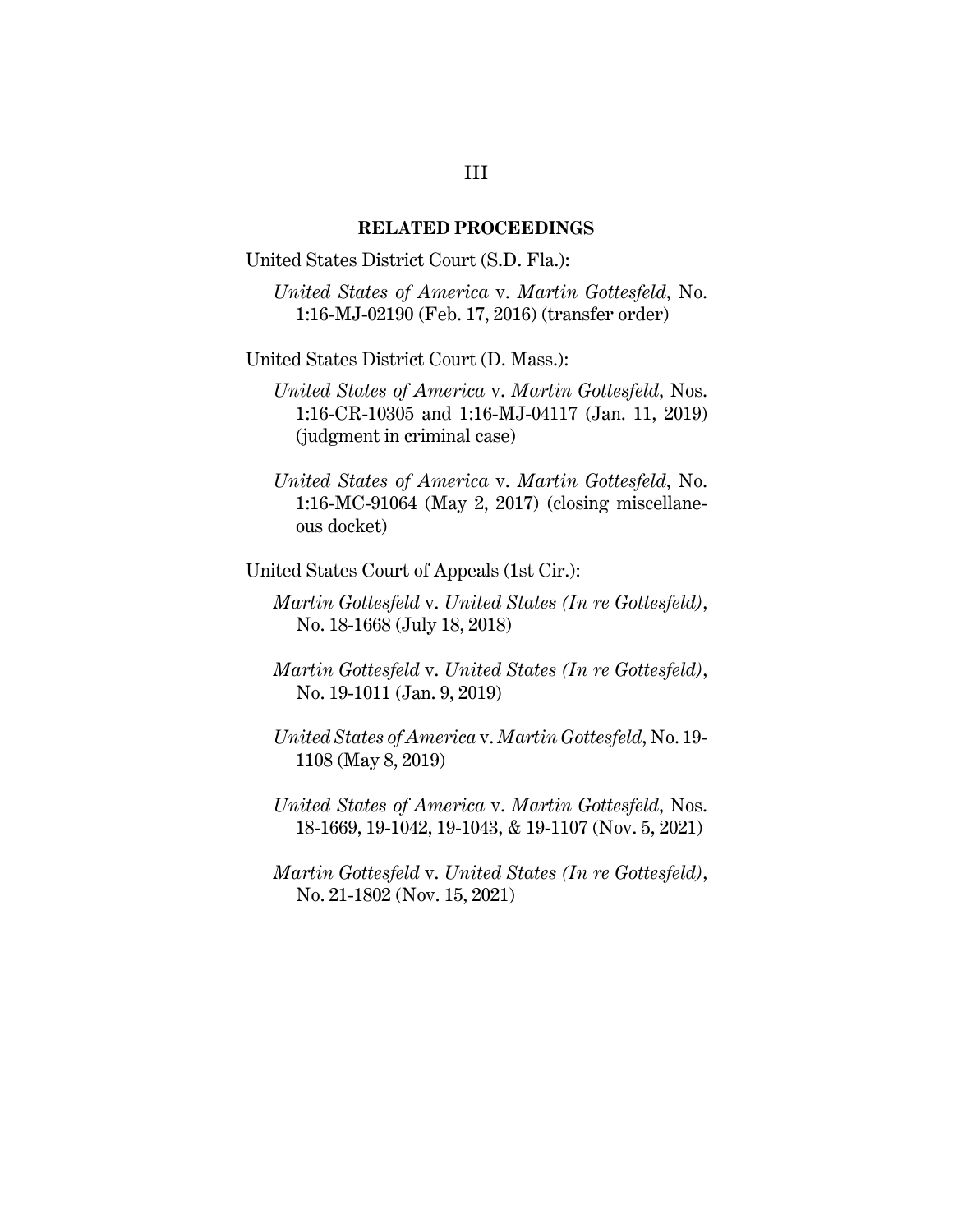## **TABLE OF CONTENTS**

|--|

| This Court should grant review to resolve<br>I.<br>the 2-2 circuit conflict over an important<br>and recurring question under the Speedy |
|------------------------------------------------------------------------------------------------------------------------------------------|
| A. The decision below deepens a direct,<br>intolerable conflict over a significant                                                       |
| B. The question presented is exceptionally<br>important and warrants review in this                                                      |
| II. The Court should separately grant review<br>to decide an important procedural question                                               |
|                                                                                                                                          |
| Appendix $A$ — Court of appeals opinion (Nov. 5, 2021) 1a                                                                                |
| Appendix B — District court order (June 14, 2018) 29a                                                                                    |
| Appendix C — District court opinion (June 19, 2018) 32a                                                                                  |
|                                                                                                                                          |
| Appendix E - District court order (Aug. 2, 2016) 66a                                                                                     |
| Appendix F - District court order (Jan. 3, 2019) 70a                                                                                     |
| Appendix G — District court order (Jan. 3, 2019) 71a                                                                                     |
| Appendix H - District court order (Jan. 3, 2019)72a                                                                                      |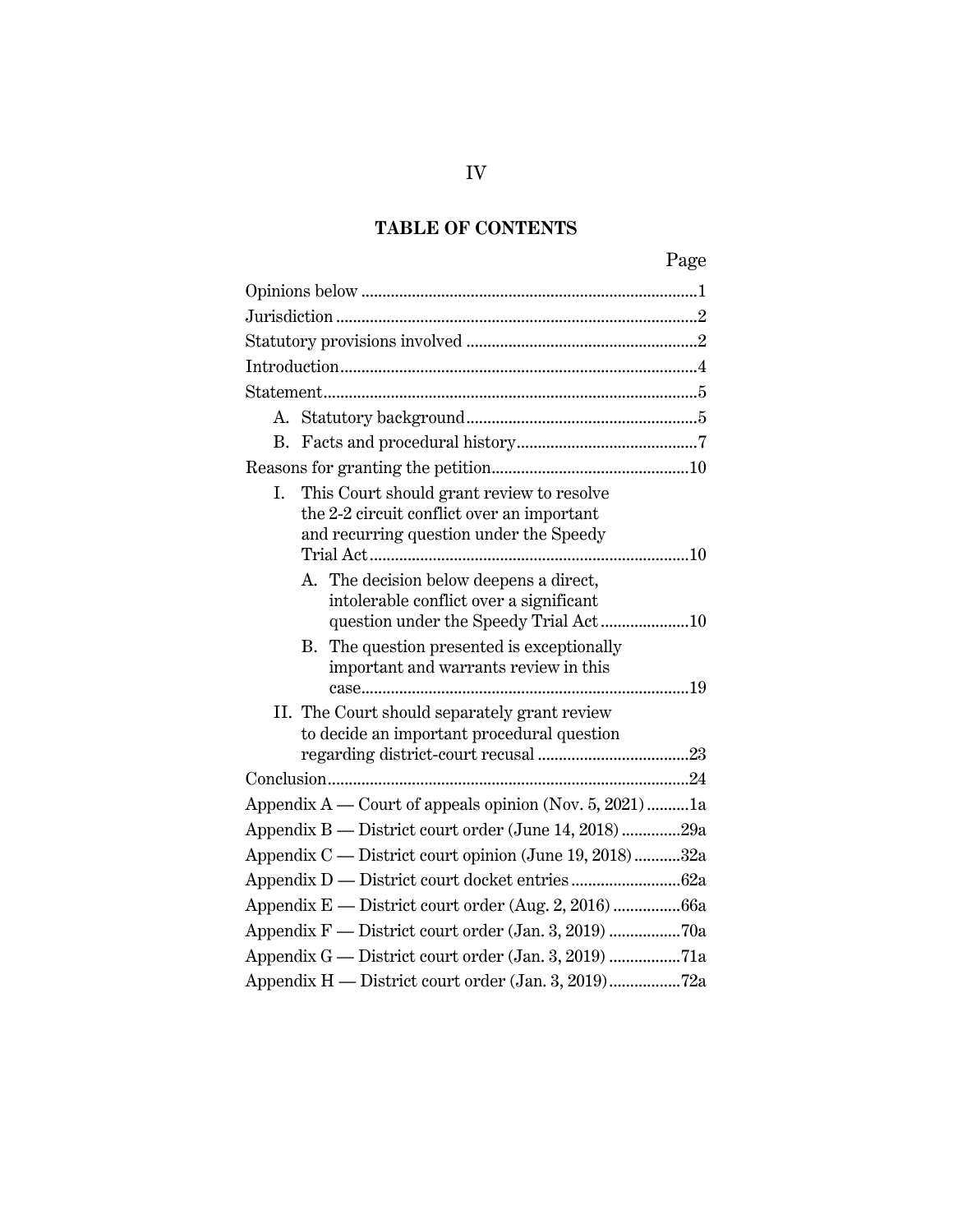| Appendix I — Court of appeals order (Dec. 30, 2021)73a |  |
|--------------------------------------------------------|--|
|                                                        |  |

## **TABLE OF AUTHORITIES**

### Cases: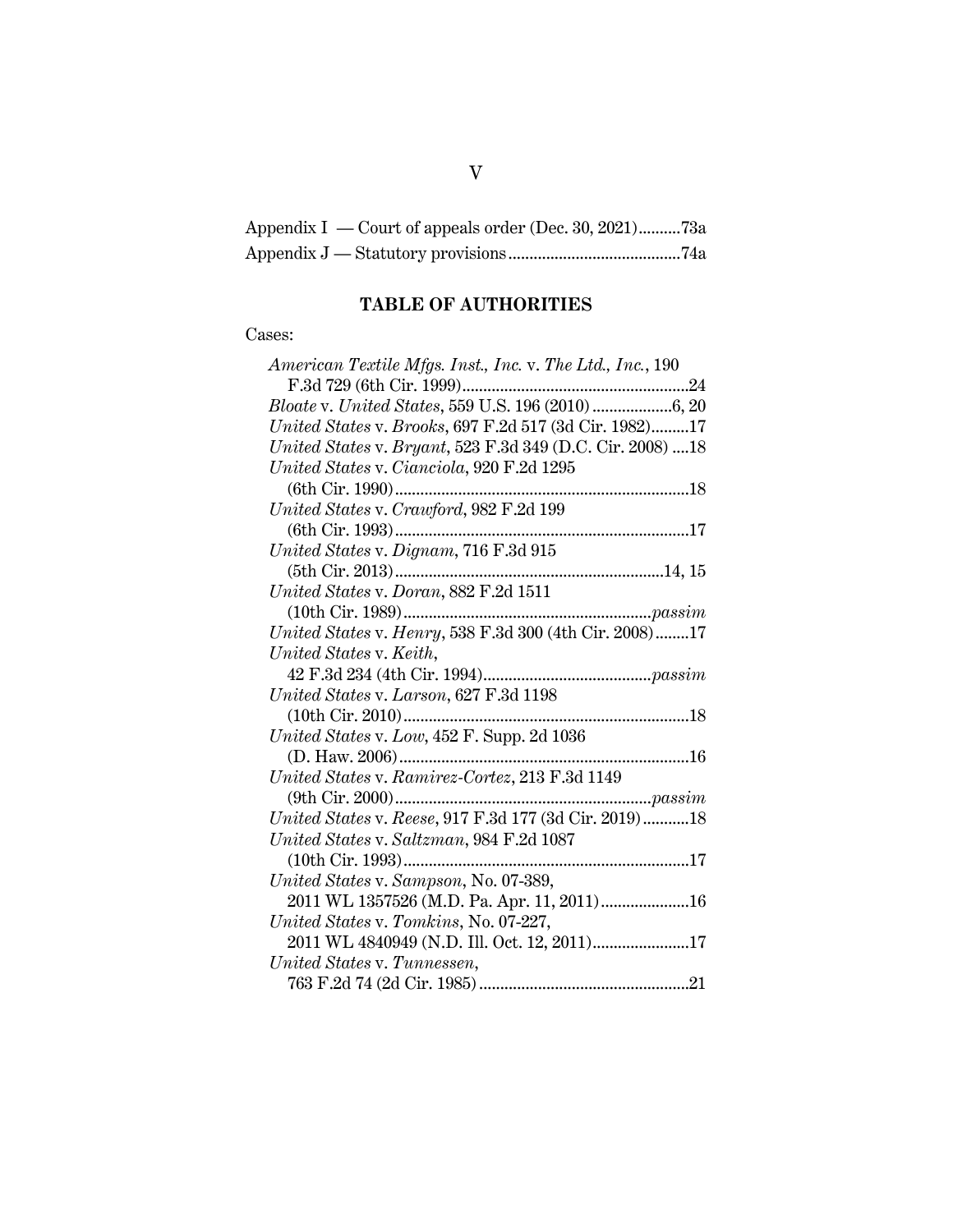Cases—continued:

| United States v. White,                            |  |
|----------------------------------------------------|--|
|                                                    |  |
| United States v. Williams, 511 F.3d 1044           |  |
|                                                    |  |
| United States v. Wollschlager, 588 F. Supp. 1579   |  |
|                                                    |  |
| United States v. Zedner, 547 U.S. 489 (2006)passim |  |

## Statutes:

## Miscellaneous:

| David Kushner, The Hacker Who Cared Too Much, Rolling                |
|----------------------------------------------------------------------|
| Stone (June 29, 2017) <https: rs-<="" td="" tinyurl.com=""></https:> |
|                                                                      |
| United States District Court for the District of                     |
| Massachusetts, Plan for Prompt Disposition of Criminal               |
|                                                                      |

## Page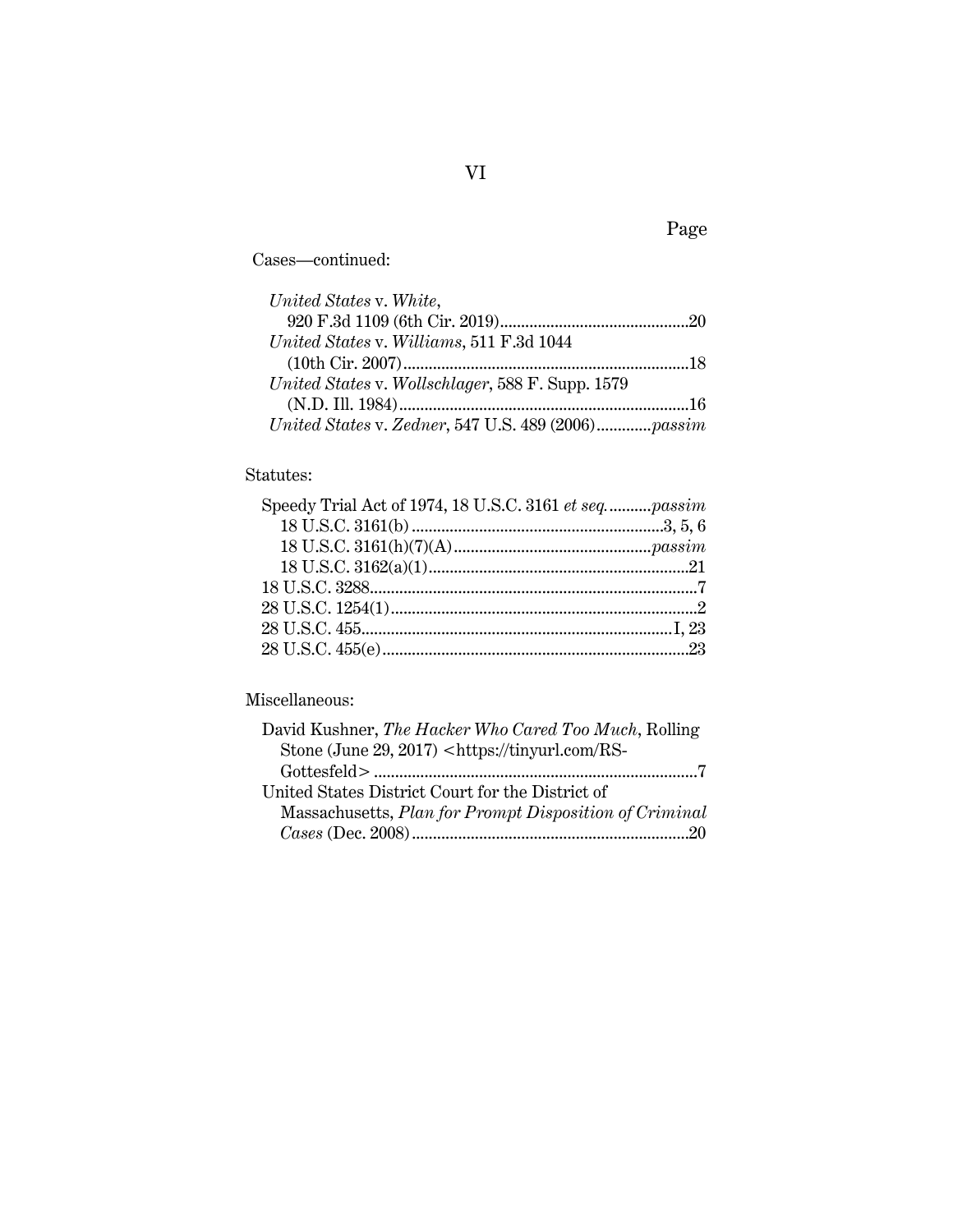## In the Supreme Court of the United States

No.

MARTIN GOTTESFELD, PETITIONER

*v.*

UNITED STATES OF AMERICA

*ON PETITION FOR A WRIT OF CERTIORARI TO THE UNITED STATES COURT OF APPEALS FOR THE FIRST CIRCUIT* 

#### **PETITION FOR A WRIT OF CERTIORARI**

Martin Gottesfeld respectfully petitions for a writ of certiorari to review the judgment of the United States Court of Appeals for the First Circuit in this case.

#### **OPINIONS BELOW**

<span id="page-7-0"></span>The opinion of the court of appeals (App., *infra*, 1a-28a) is reported at 18 F.4th 1. The opinion of the district court (App., *infra*, 32a-61a) is reported at 319 F. Supp. 3d 548. The electronic orders of the district court granting certain continuances (App., *infra*, 62a-65a) are reflected on the court's docket but otherwise unreported. The written order of the district court granting excludable delay for one continuance (App., *infra*, 66a-69a) is unreported. The orders of the district court denying disqualification (App., *infra*, 70a-72a) are unreported.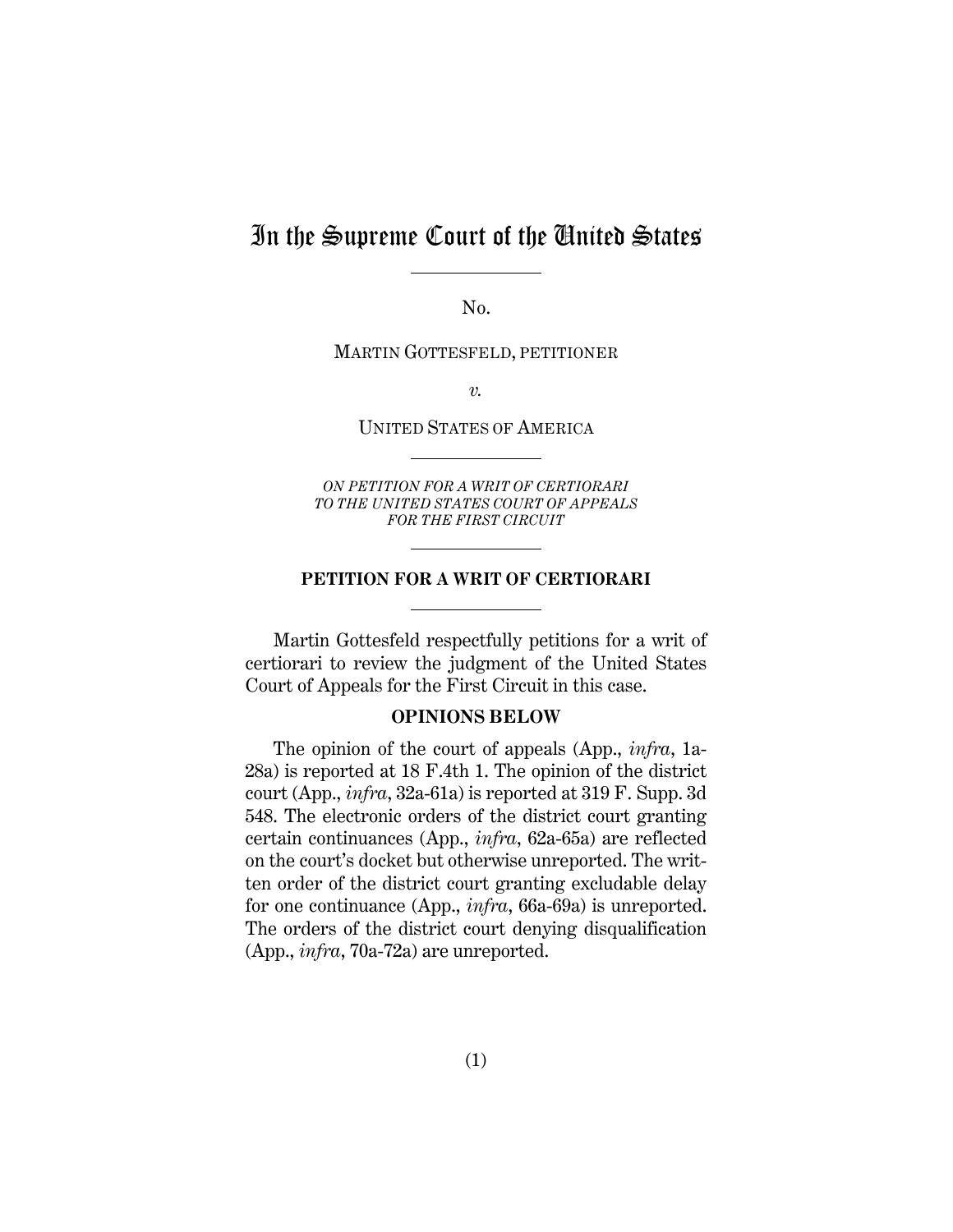#### **JURISDICTION**

<span id="page-8-0"></span>The judgment of the court of appeals was entered on November 5, 2021. A petition for rehearing was denied on December 30, 2021 (App., *infra*, 73a). The jurisdiction of this Court is invoked under 28 U.S.C. 1254(1).

#### **STATUTORY PROVISIONS INVOLVED**

<span id="page-8-1"></span>Section 3161 of Title 18 of the United States Code provides in relevant part:

(b) Any information or indictment charging an individual with the commission of an offense shall be filed within thirty days from the date on which such individual was arrested or served with a summons in connection with such charges \* \* \* .

\* \* \* \* \*

(h) The following periods of delay shall be excluded in computing the time within which an information or an indictment must be filed, or in computing the time within which the trial of any such offense must commence:

\* \* \* \* \*

(7)(A) Any period of delay resulting from a continuance granted by any judge on his own motion or at the request of the defendant or his counsel or at the request of the attorney for the Government, if the judge granted such continuance on the basis of his findings that the ends of justice served by taking such action outweigh the best interest of the public and the defendant in a speedy trial. No such period of delay resulting from a continuance granted by the court in accordance with this paragraph shall be excludable under this subsection unless the court sets forth, in the record of the case, either orally or in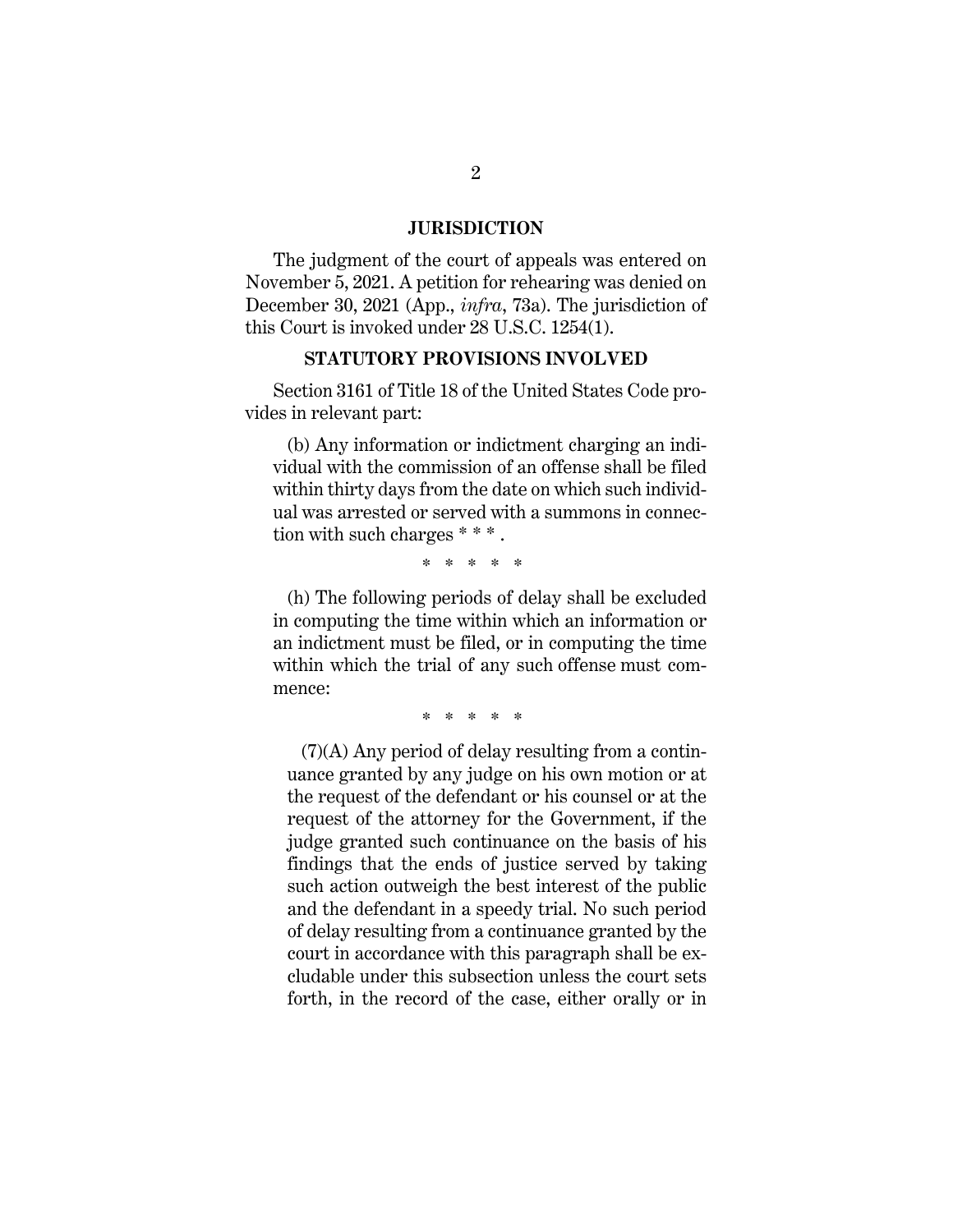writing, its reasons for finding that the ends of justice served by the granting of such continuance outweigh the best interests of the public and the defendant in a speedy trial.

(B) The factors, among others, which a judge shall consider in determining whether to grant a continuance under subparagraph (A) of this paragraph in any case are as follows:

 (i) Whether the failure to grant such a continuance in the proceeding would be likely to make a continuation of such proceeding impossible, or result in a miscarriage of justice.

 (ii) Whether the case is so unusual or so complex, due to the number of defendants, the nature of the prosecution, or the existence of novel questions of fact or law, that it is unreasonable to expect adequate preparation for pretrial proceedings or for the trial itself within the time limits established by this section.

 (iii) Whether, in a case in which arrest precedes indictment, delay in the filing of the indictment is caused because the arrest occurs at a time such that it is unreasonable to expect return and filing of the indictment within the period specified in section 3161(b), or because the facts upon which the grand jury must base its determination are unusual or complex.

 (iv) Whether the failure to grant such a continuance in a case which, taken as a whole, is not so unusual or so complex as to fall within clause (ii), would deny the defendant reasonable time to obtain counsel, would unreasonably deny the defendant or the Government continuity of counsel, or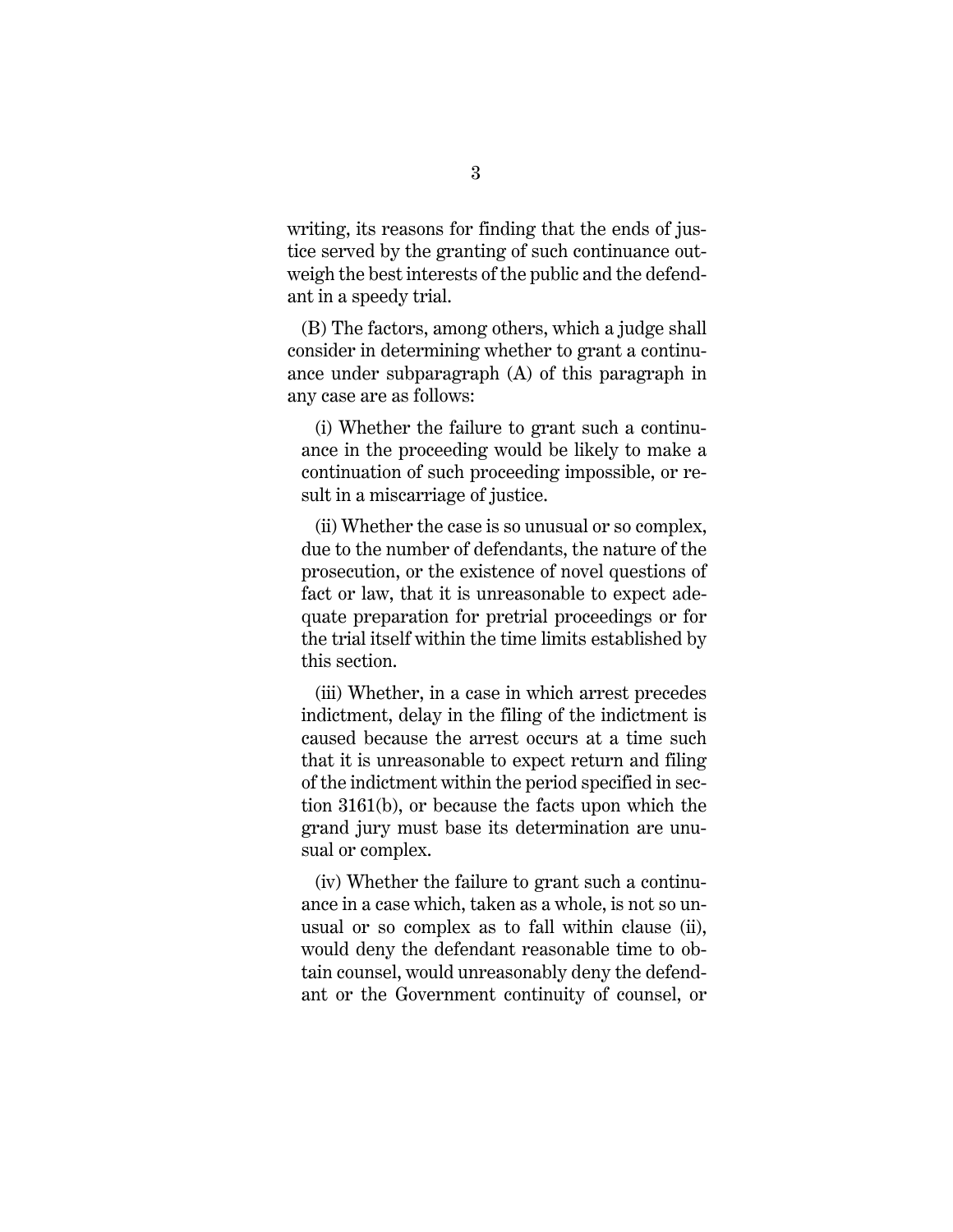would deny counsel for the defendant or the attorney for the Government the reasonable time necessary for effective preparation, taking into account the exercise of due diligence.

(C) No continuance under subparagraph (A) of this paragraph shall be granted because of general congestion of the court's calendar, or lack of diligent preparation or failure to obtain available witnesses on the part of the attorney for the Government.

\* \* \* \* \*

<span id="page-10-0"></span>Other relevant statutory provisions are reproduced in the appendix to this petition (App., *infra*, 74a-76a).

#### **INTRODUCTION**

This case presents an important and recurring question of federal criminal law that has squarely divided the lower courts. According to the First and Fifth Circuits, the Speedy Trial Act's "on-the-record" requirement which directs courts to set forth the express basis for granting a continuance—need not be provided *by the actual judge who granted the continuance*. That holding implicates a direct 2-2 circuit conflict. Unlike those circuits, the Fourth and Ninth Circuits recognize that post-hoc findings are insufficient: the Act unambiguously requires the judge granting the continuance to provide "*his* findings" to exclude the time; any other holding inevitably asks a different judge to speculate what the first judge was thinking—and to guess whether that judge faithfully applied the Act's strict procedural requirements despite not saying a word about it.

This case easily satisfies the traditional criteria for granting review. The circuit split is obvious and entrenched; there is no prospect that both circuits on either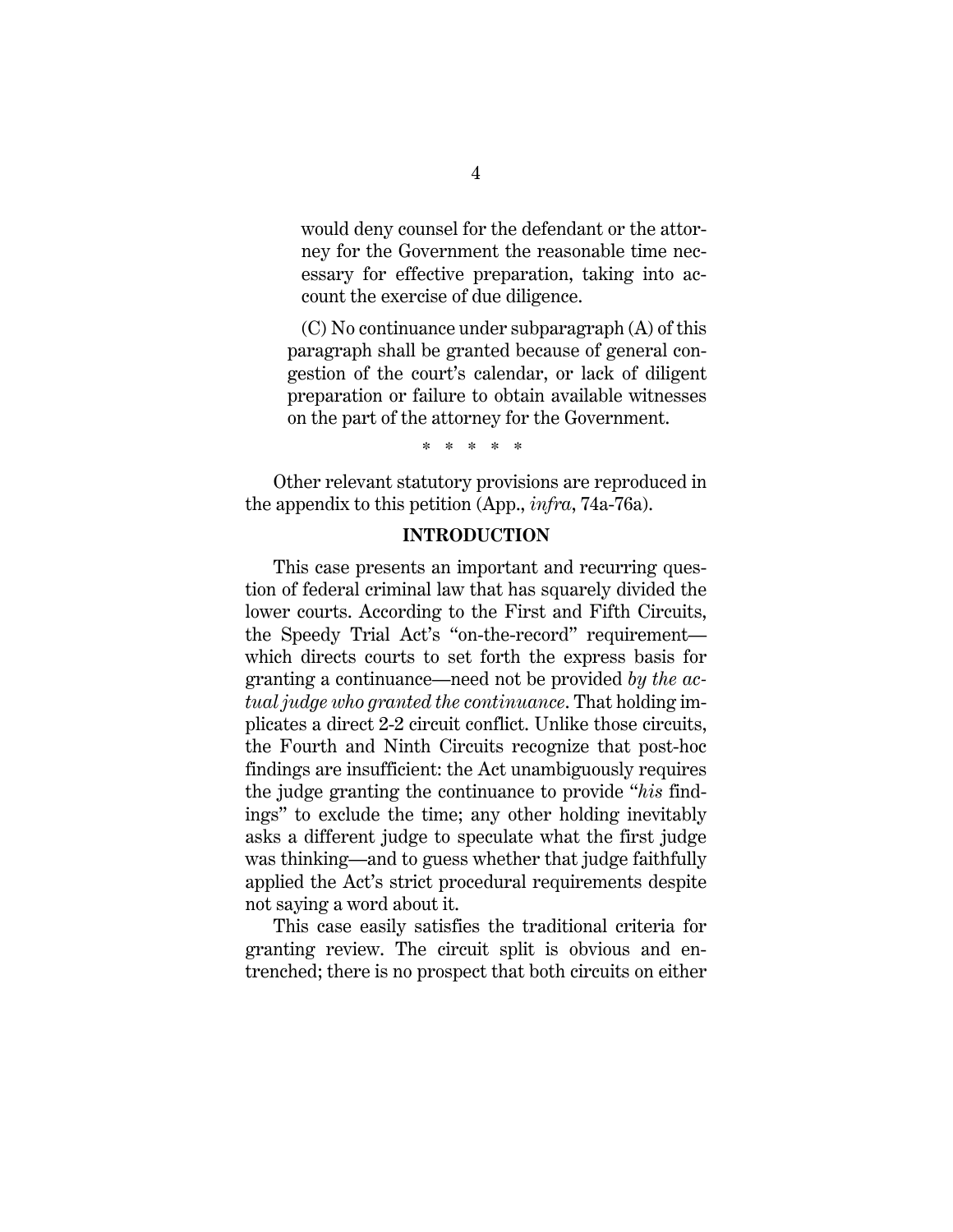side will change their views. The question presented addresses an issue that arises all the time in criminal prosecutions, given the frequency in which different judges play a role at different stages of a criminal case. The matter also has exceptional practical importance, as a wrong decision threatens to implode completed criminal prosecutions—potentially requiring a full do-over (or permanent dismissal) of completed matters. And the rule below invites pointless disputes and wasted resources: the Act's "on-the-record" requirement is not onerous; it can be satisfied by simply dashing off a few explanatory sentences (orally or in writing) that addresses the Act's mandatory terms. Yet the failure to provide contemporaneous findings invites defendants, predictably, to protect their rights by filing motions—and thus inviting motions practice all so the judiciary can revisit the prior continuance and decide the same matter twice.

The question presented raises legal and practical issues of surpassing importance, and its correct disposition is essential to the Act's proper administration. Because this case presents an optimal vehicle for resolving this significant issue of federal law, the petition should be granted.

#### **STATEMENT**

#### <span id="page-11-0"></span>**A. Statutory Background**

<span id="page-11-1"></span>Under the Speedy Trial Act, "any information or indictment charging an individual with the commission of an offense shall be filed within thirty days from the date on which such individual was arrested or served with a summons in connection with such charges." 18 U.S.C. 3161(b). In imposing this strict deadline, Congress still "recognized that criminal cases vary widely" and "there are valid reasons for greater delay in particular cases." *United States* v. *Zedner*, 547 U.S. 489, 497 (2006). Congress thus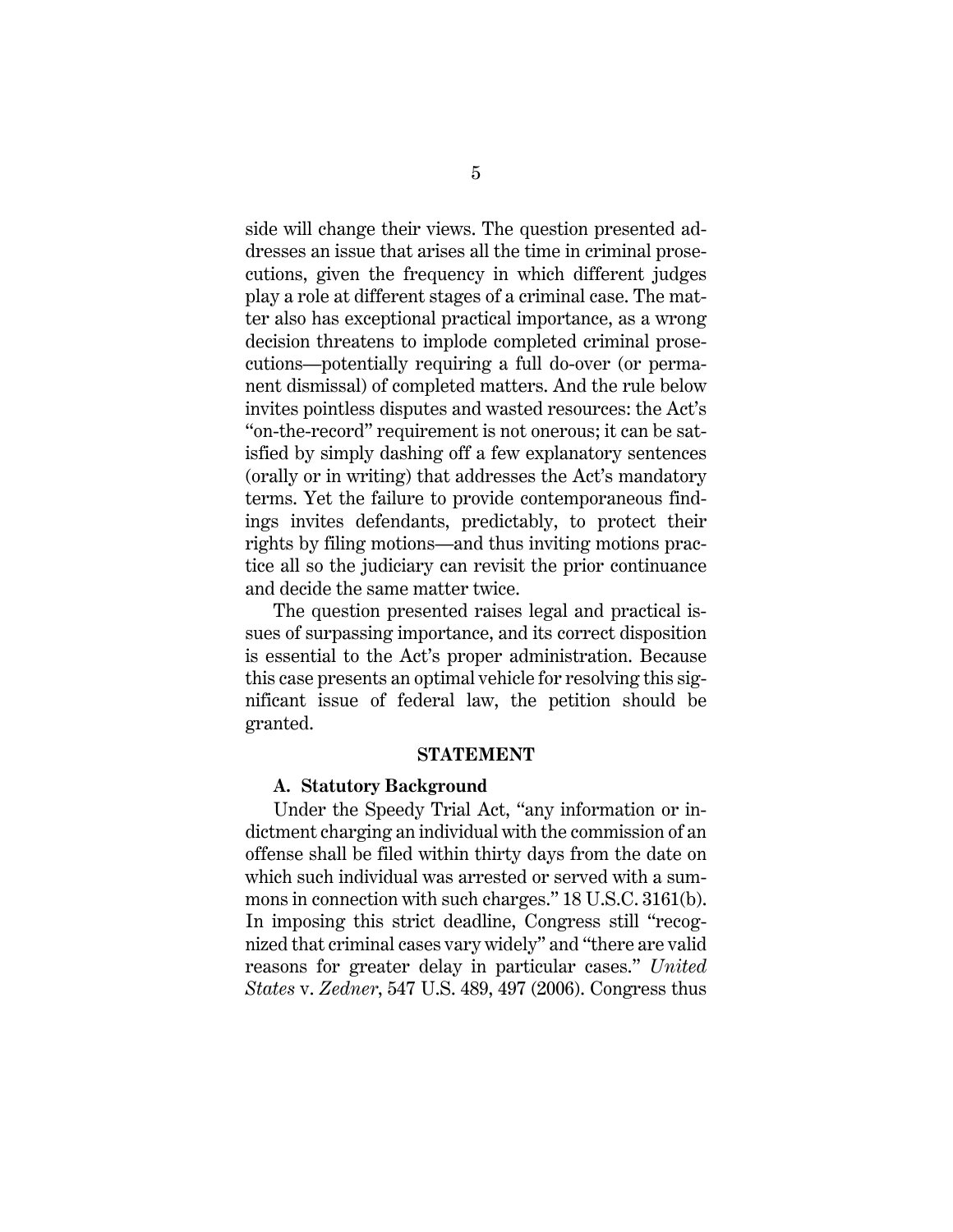added "necessary flexibility" to the Act, including "a long and detailed list of periods of delay that are excluded in computing" time. *Ibid.*

One central exception is at issue here: Section 3161(h)(7)(A)'s authorization of "ends-of-justice continuances," which provides "[m]uch of the Act's flexibility." Zedner, 547 U.S. at 498.<sup>[1](#page-12-0)</sup> As this Court explained, "[t]his provision permits a district court to grant a continuance and to exclude the resulting delay if the court, after considering certain factors, makes on-the-record findings that the ends of justice served by granting the continuance outweigh the public's and defendant's interests in a speedy trial." *Id.* at 498-499. Section  $3161(h)(7)(A)$  is thus "explicit" that any delay shall *not* be excluded "'unless the court sets forth \* \* \* its reasons for [its] finding[s]." *Id.* at 507 (alternations in original). "[I]f a judge fails to make the requisite findings regarding the need for an ends-ofjustice continuance, the delay resulting from the continuance must be counted." *Id.* at 508; see also *Bloate*, 559 U.S. at 203, 210 ("[s]ome of these delays are excludable only if the district court makes certain findings enumerated in the statute"; the judge must "record[] those findings").

The Act also contains "enforcement and sanctions provisions." *Zedner*, 547 U.S. at 499. If the government does not file an information or indictment "within the time limit required by section 3161(b) as extended by section  $3161(h)$ ," "such charge against that individual  $***$  shall be dismissed." 18 U.S.C. 3162(a)(1). Congress provided a series of factors for courts to consider in deciding whether that dismissal shall be "with or without prejudice." *Ibid.*

<span id="page-12-0"></span><sup>&</sup>lt;sup>1</sup> Congress revised the Act in 2008 to "renumber[] several provisions," which is why this provision often appears in decisions as 18 U.S.C. 3161(h)(8)(A); "[t]he amendments did not change the substance of any provision relevant here." *Bloate* v. *United States*, 559 U.S. 196, 199 n.2 (2010).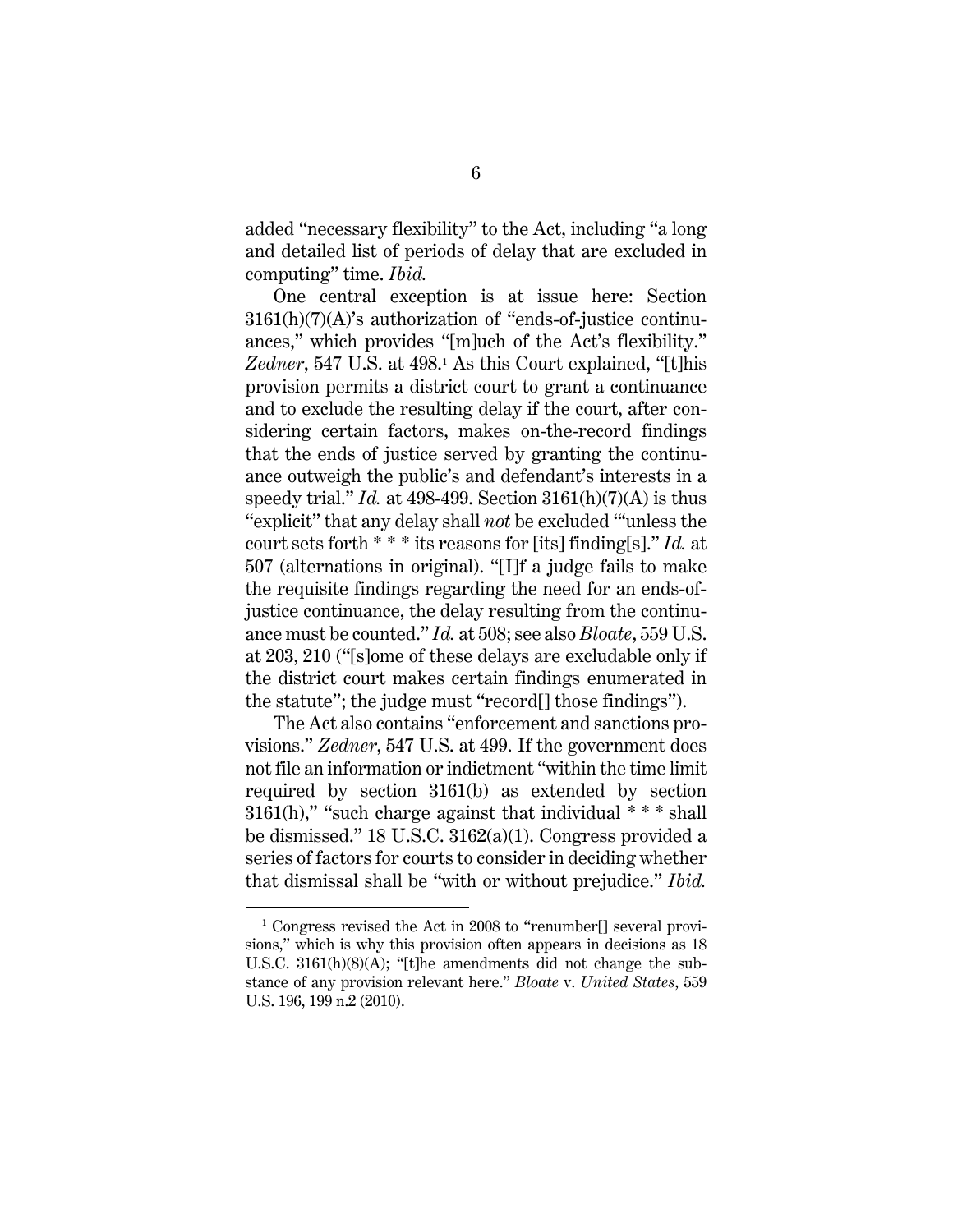And Congress separately extended the limitations period for recharging individuals where an indictment is dismissed "after the period prescribed by the applicable statute of limitations has expired." 18 U.S.C. 3288.

#### **B. Facts And Procedural History**

<span id="page-13-0"></span>1. In February 2016, the government filed a criminal complaint against petitioner charging him in connection with an alleged "Distributed Denial of Service" attack on Boston Children's Hospital and Wayside Youth and Family Support Network. App., *infra*, 1a. Petitioner allegedly targeted the hospital in protest and to correct its treatment of then-teenager Justina Pelletier. *Id.* at 1a-2a. Pelletier's parents and the hospital disagreed over Justina's medical treatment; the dispute lead to a contentious custody battle that garnered national attention, and ultimately prompted legislation designed to protect the rights of parents in such disputes. Before her parents managed to free Justina from the hospital, she had been committed to the State's custody, placed in a psychiatric ward, and allegedly faced serious mistreatment that some characterized as torture. C.A. J.A. 1569-1570.

Petitioner's alleged role in attempting to stop this treatment also garnered national attention. See, *e.g.*, David Kushner, *The Hacker Who Cared Too Much*, Rolling Stone (June 29, 2017) <https://tinyurl.com/RS-Gottesfeld>.

2. As relevant here, petitioner was indicted 246 days after his arrest, a number far exceeding the baseline limit in the Speedy Trial Act. App., *infra*, 3a. While the parties agree that 26 of those days "were not excludable," the remainder was "initially excluded by the district court as resulting from six ends-of-justice continuances." *Id.* at 3a, 43a, 45a. Those continuances, however, were not granted in the criminal docket or by the judge who ultimately pre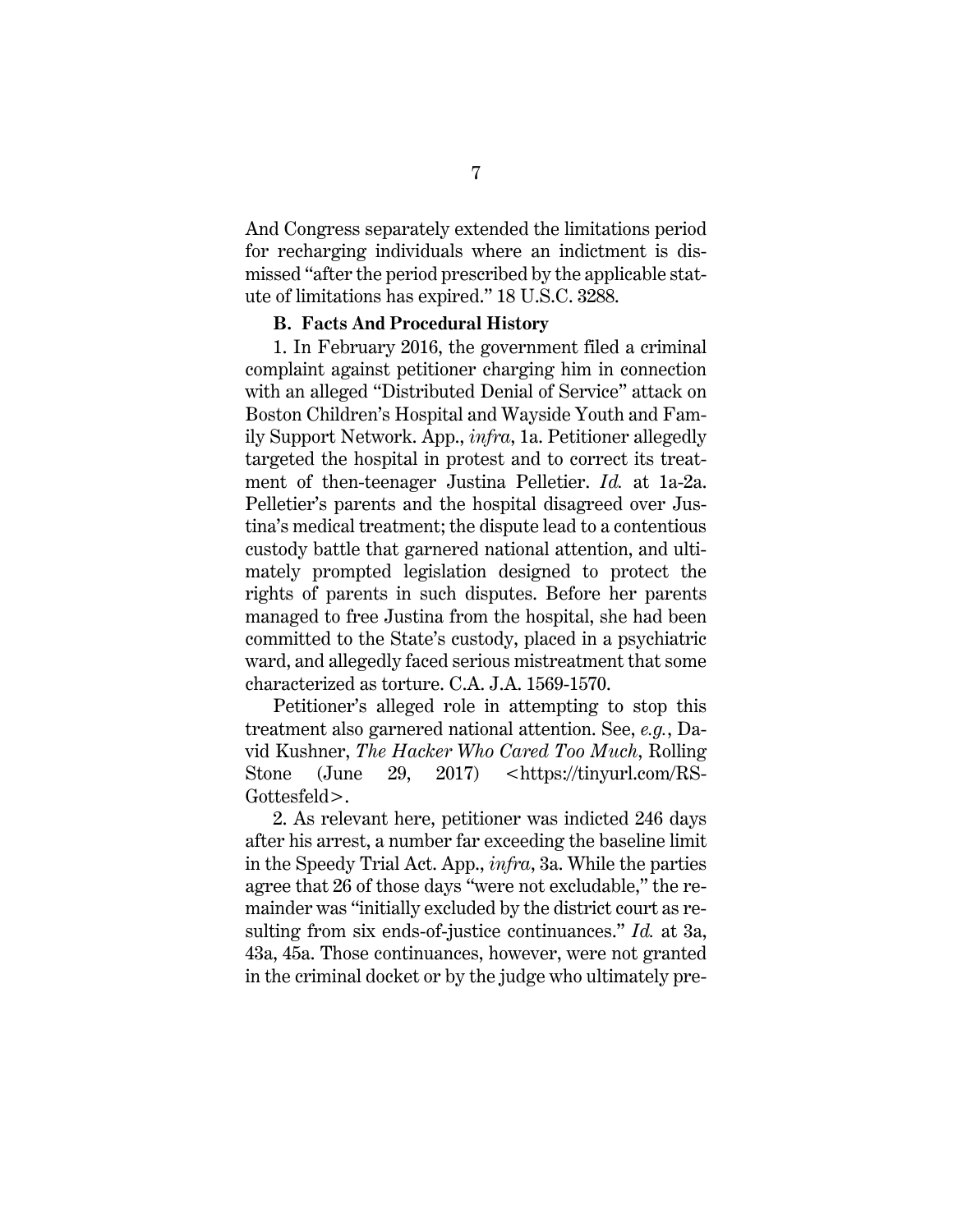sided over petitioner's case. Instead, the continuance requests (by local rule) were sent to the court's "miscellaneous business docket," where a different district judge reviewed and granted each motion. *Id.* at 4a, 45a-46a. Those motions were granted without any hearing and (in four of the six instances) were granted via electronic order on the docket sheet. See App., *infra*, 62a-64a. One of the continuances was accompanied by a written order, but that order merely referenced the docket number of the motion and checked a single box: "Continuance granted in the interest of justice." *Id.* at 69a.

The judge did not "set[] forth" any other reasons in the record, explain that any specific factors were considered, or otherwise provide any direct explanation for granting the extra time. App., *infra*, 62a-69a.

3. Petitioner moved to dismiss the indictment under the Speedy Trial Act. The district court denied the motion. App., *infra*, 43a-51a.

In so ruling, the court specifically rejected petitioner's contention that the prior judge "did not set forth [her] reasons for finding that the ends of justice would be served by the continuance." App., *infra*, 43a.<sup>[2](#page-14-0)</sup> According to the district court, the continuance motions themselves set out a reason for granting the continuance, and "the district judge presiding over the miscellaneous business docket 'necessarily adopted' the grounds presented in the assented-to motions." *Id.* at 49a-50a. The court also separately found that the "ends-of-justice" continuances were

<span id="page-14-0"></span><sup>&</sup>lt;sup>2</sup> Petitioner here specifically advances his challenges to the third, fourth, and fifth continuances—where the requests do not even conceivably implicate any grounds outside "ends of justice" as supporting the continuance. As noted above, because each separate continuance exceeds the four remaining days on the speedy-trial clock, the government loses unless it can justify all six continuances. App., *infra*, 3a, 43a, 45a.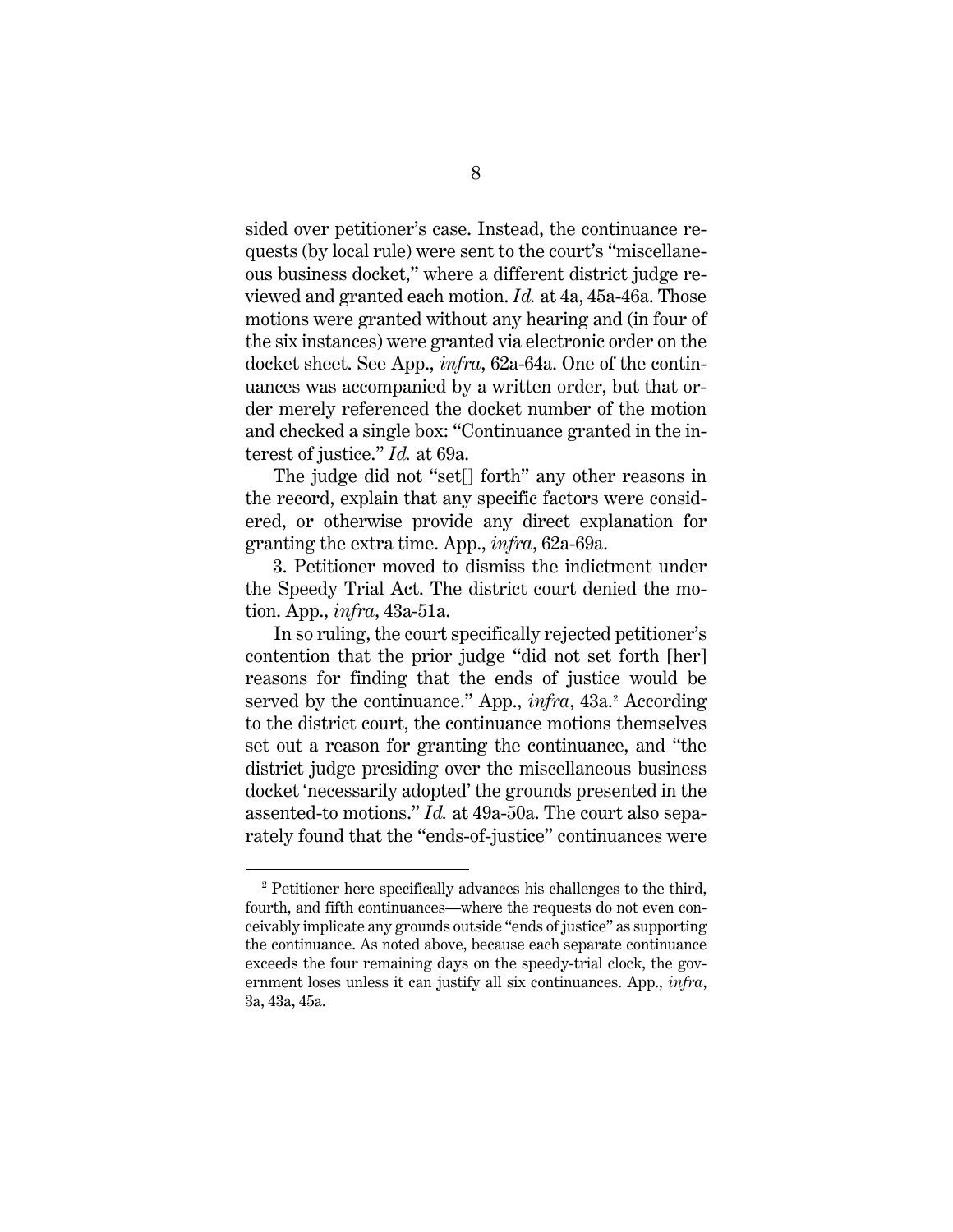justified: "Defendant here, through counsel, indicated that he was 'seriously considering' a plea agreement. The parties had reached an advanced stage of plea negotiations where an agreement was drafted and defendant was considering that agreement." *Id.* at 51a. "Under the circumstances," the court concluded, "the orders excluding time were appropriate under the ends-of-justice provision of the Speedy Trial Act." *Ibid.*[3](#page-15-0)

4. The First Circuit affirmed. App., *infra*, 1a-28a.

In addressing petitioner's "procedural argument," the court declared itself "satisfied that the requisite findings were adequately 'set[] forth[] in the record of the case." App., *infra*, 7a. The court reasoned that the second district judge provided direct "expla[nations]" that "qualify as a statement of reasons set forth 'in the record of the case' under section 3161(h)(7)(A)." *Id.* at 7a-8a. It acknowledged petitioner's argument "that the trial judge's elaboration of reasons supporting the ends-of-justice continuances" were inadequate "because a different judge actually granted the continuances on the miscellaneous business docket." *Id.* at 8a. But the court concluded that made no difference: "the statute does not require that the judge who grants the continuance must be the same judge who sets forth in the record the reasons for the ultimate decision to exclude time." *Ibid.* Indeed, on the contrary, the court reasoned that "the statute suggest the opposite by using different words to allocate responsibility for these distinct requirements." *Ibid.* (noting that the "judge" grants the continuance but the "court" sets forth the reasons in the record).

<span id="page-15-0"></span><sup>&</sup>lt;sup>3</sup> The court also cited the same basis as grounds to "judicially estop[]" petitioner from invoking the Speedy Trial Act. App., *infra*, 51a. The First Circuit declined to "address" that question. *Id.* at 11a n.4.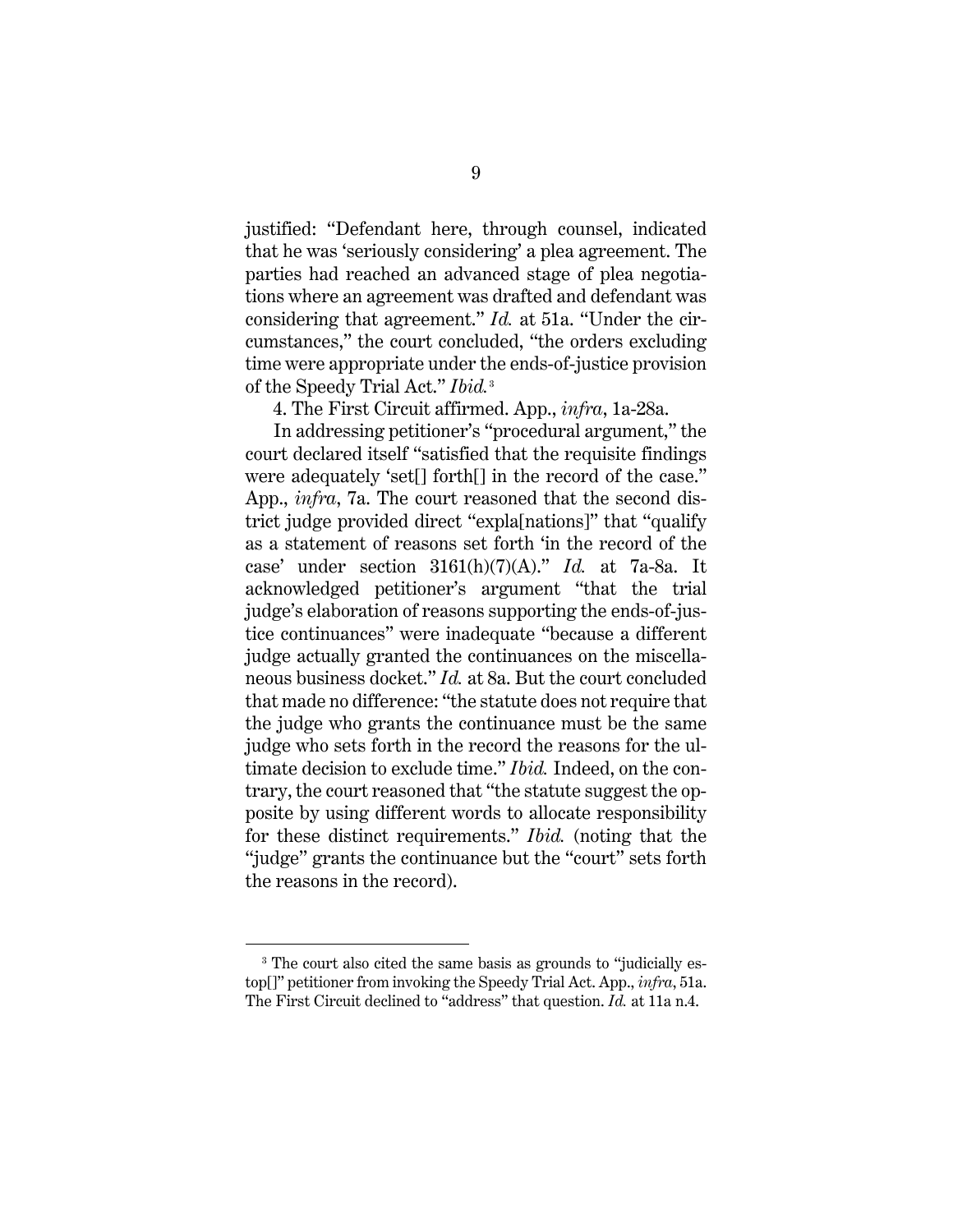Consequently, the court "conclude[d]" that the second judge's order "denying [petitioner's] motion to dismiss" satisfied the Act's on-the-record requirement, and it thus declined to "address [petitioner's] separate argument that the judge who granted the challenged continuances on the miscellaneous business docket failed to adequately set forth such findings." App., *infra*, 8a-9a & n.3.

#### **REASONS FOR GRANTING THE PETITION**

## <span id="page-16-1"></span><span id="page-16-0"></span>**I. THIS COURT SHOULD GRANT REVIEW TO RE-SOLVE THE 2-2 CIRCUIT CONFLICT OVER AN IMPORTANT AND RECURRING QUESTION UN-DER THE SPEEDY TRIAL ACT**

## <span id="page-16-2"></span>**A. The Decision Below Deepens A Direct, Intolerable Conflict Over A Significant Question Under The Speedy Trial Act**

The decision below cements a square, indisputable conflict over an important question under the Speedy Trial Act: if one judge grants an "ends of justice" continuance but fails to explain why, whether a *different* judge can make the requisite findings to support the continuance. The circuits have now divided 2-2 on this recurring question, leaving the rights of criminal defendants subject to the location of their prosecution. While petitioner would have prevailed had his case arisen in California or Virginia, he instead lost because his case arose in Massachusetts—under a rationale that has been overwhelmingly rejected by courts nationwide.

The stark division on this key question of criminal law is untenable. The conflict is both undeniable and entrenched, and it should be resolved by this Court.

1. The First Circuit's decision conflicts with decisions of multiple circuits and lower courts.

a. The decision below squarely conflicts with established law in the Ninth Circuit. In *United States* v.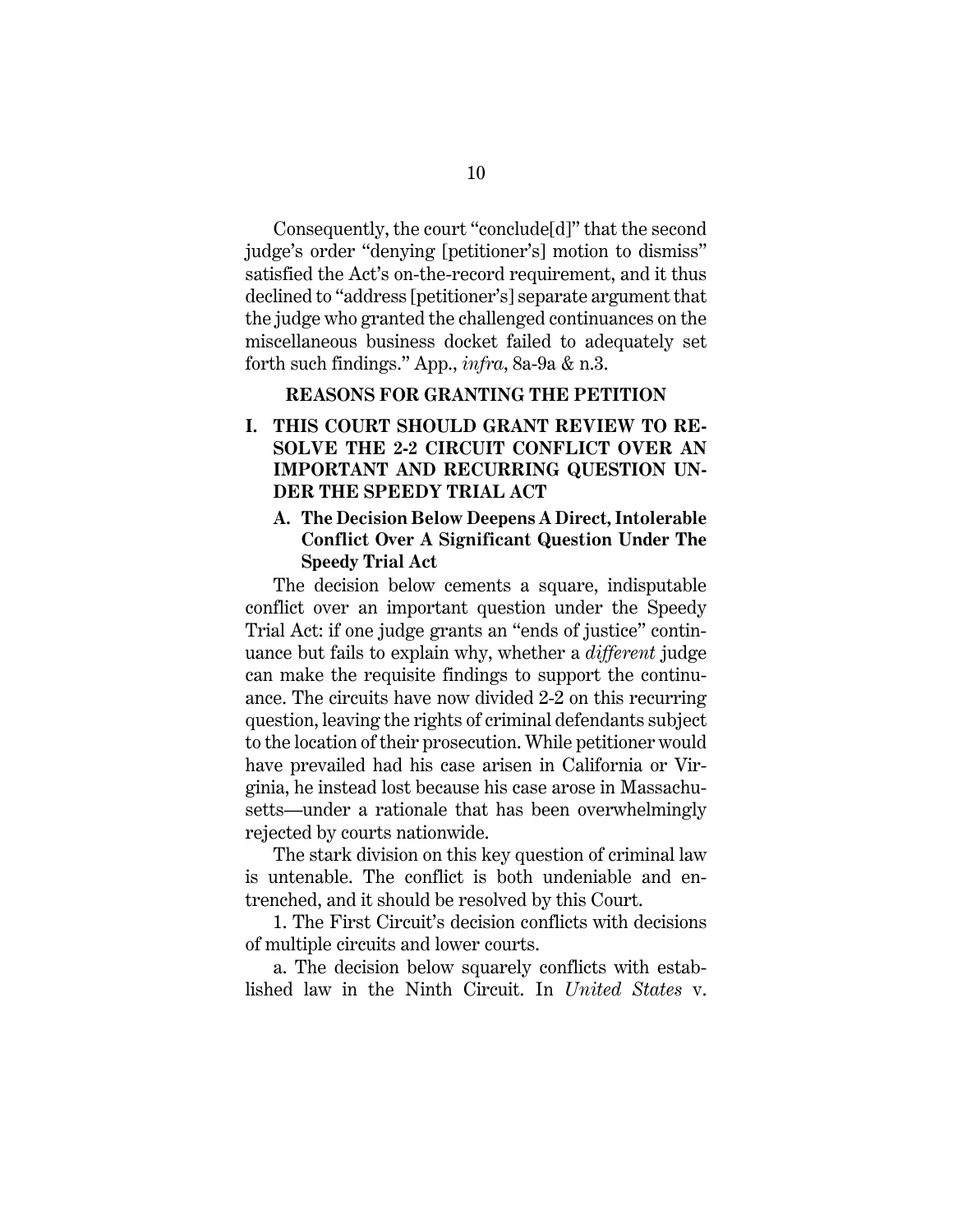*Ramirez-Cortez*, 213 F.3d 1149 (9th Cir. 2000), the defendant initially appeared before a magistrate judge, who granted a series of continuances without "mak[ing] the requisite Speedy Trial Act findings." 213 F.3d at 1154. Unlike the First Circuit, however, the Ninth Circuit held that a later district judge could not supply the missing findings: "[t]he district court judge, a different judge than the Magistrate Judge who excluded the time, could not make th[e necessary] showing." *Ibid.*

The Ninth Circuit started by identifying the statutory requirements for an "ends of justice" continuance: time may only be excluded "'if the judge granted such continuance on the basis of *his findings* that the ends of justice" are satisfied; those "findings must be 'set[] forth, in the record of the case, either orally or in writing'"; and the court "'shall consider'" at least four specified "factors" in making those determinations. 213 F.3d at 1153 (quoting 18 U.S.C. 3161(h)(7)(A)) (emphasis added).

Applying those requirements, the Ninth Circuit found the magistrate judge "failed" to make the requisite showing. 213 F.3d at 1154. Although the magistrate judge "twice indicated—both times by checking off boxes on pre-printed forms—that the time would be excluded under section  $3161(h)(8)(B)(i)$ ," the judge never "ma[d]e findings as to the statutory factors underlying that conclusion." *Ibid.* The judge had a brief exchange with defense counsel (*id.* at 1152), but "made no inquiry into the need for the continuance," and the record did not "indicate any consideration of the 'ends of justice' factors" (*id.* at 1154). There was, in short, no "particularized inquiry as to the actual need and reasons for a continuance." *Ibid.*

Critically here, the Ninth Circuit then rejected the district court's attempt to cure "the lack of findings" by supplying its own conclusions or "'inferr[ing]' that the Magistrate Judge intended to make an 'ends of justice' finding."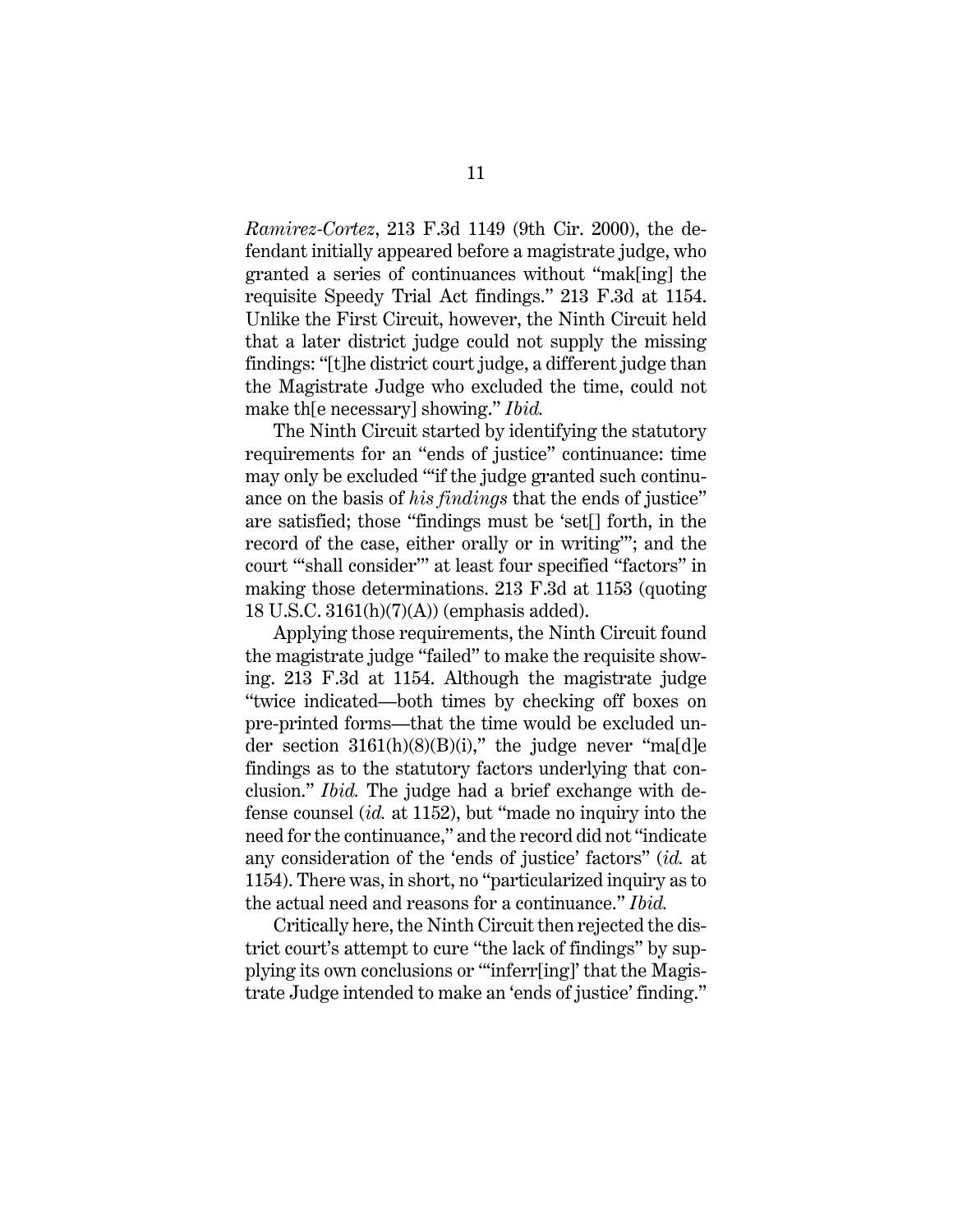213 F.3d at 1154.[4](#page-18-0) The Ninth Circuit acknowledged that "'[s]imultaneous'" findings are "'unnecessary so long as the trial court later shows that the delay was motivated by proper considerations.'" *Ibid.* But it found the district court had no way to definitively guess what the first judge was thinking: "[b]ecause the Magistrate Judge who granted the two continuances failed to make any findings, the district court faced an insurmountable hurdle in her effort to determine whether the 'delay was motivated by the proper considerations.'" 213 F.3d at 1154-1155. On the contrary, the Ninth Circuit explained, "[t]he district court was in no better position that we to speculate as to the 'findings' that might support an 'ends of justice' continuance." 213 F.3d at 1155.

Accordingly, the court concluded, "the district court's post hoc evaluation of the considerations it believed should have motivated the Magistrate Judge does not cure the lack of simultaneous findings." 213 F.3d at 1155. And because "the extensions of time were not supported by adequate and simultaneous findings on the record," the Speedy Trial Act was violated. *Id.* at 1151. That holding directly contravenes the First Circuit's contrary holding below. Compare, *e.g.*, *id.* at 1154 ("[t]he district court judge, a different judge than the Magistrate Judge who excluded the time, could not make that showing"), with App., *infra*, 8a-9a & n.3 ("the statute does not require that the judge who grants the continuance must be the same

<span id="page-18-0"></span><sup>4</sup> The Ninth Circuit quoted the district court's reasoning: "'Judge Stiven did make a finding of excludable time. He didn't specify, I agree, all of the reasons why he was excluding time. But I can draw the inference, and I find that the only reason that it would have been was that it served the best interests of justice. \* \* \* [I]t was for the defense attorney to have time to be able to consider everything that the defense attorney needed to consider in order to be able to do his or her job in advising the client.'" 213 F.3d at 1153.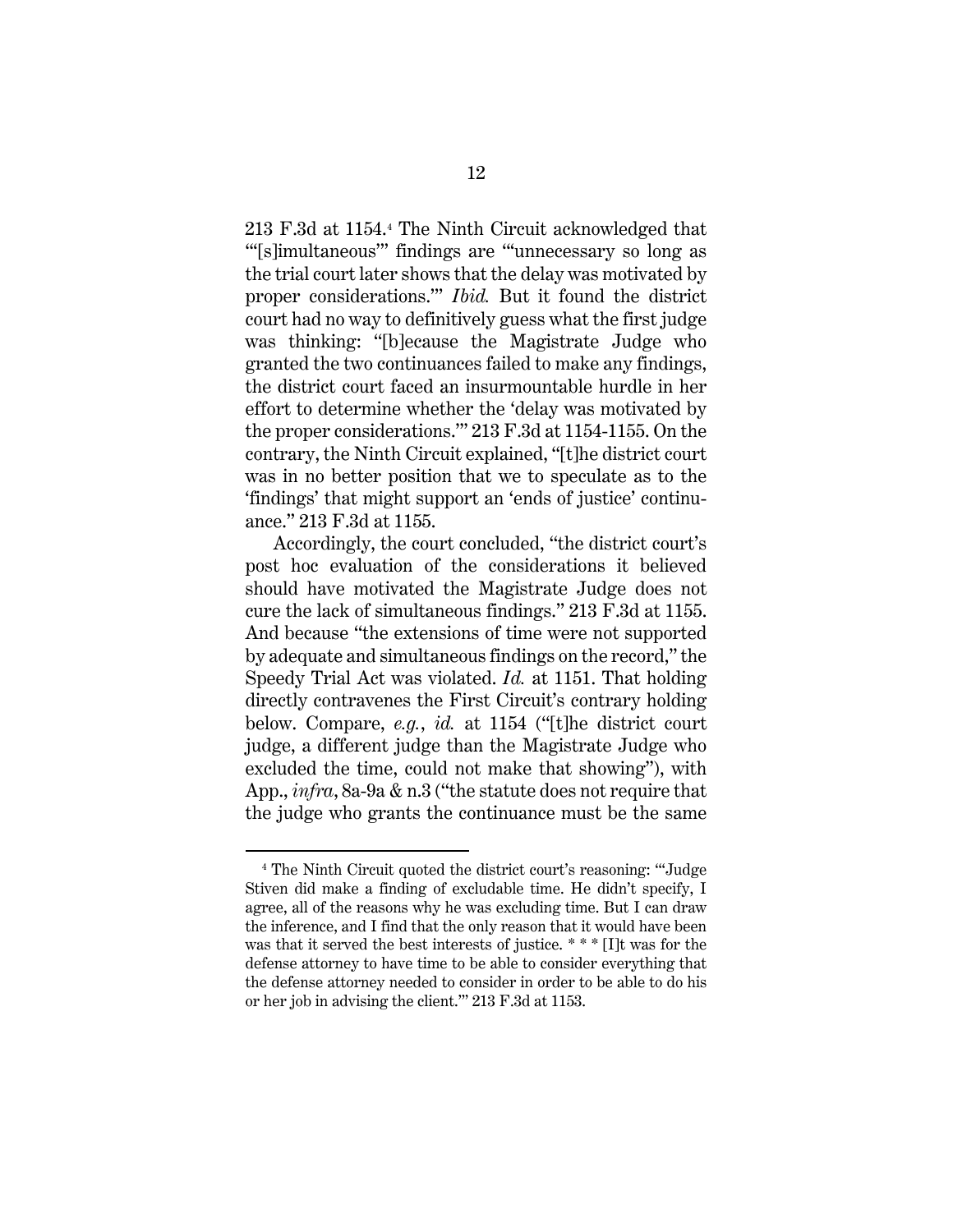judge who sets forth in the record the reasons for the ultimate decision to exclude time").

b. The First Circuit's decision also squarely conflicts with settled law in the Fourth Circuit. In *United States* v. *Keith*, 42 F.3d 234 (4th Cir. 1994), the parties agreed to a continuance when the prosecutor "became ill" before trial. 42 F.3d at 236. The then-presiding judge (Judge MacKenzie) granted the continuance "'due to illness of counsel for the United States,'" but failed to make any express "ends of justice" findings. *Ibid.* When the case later proceeded before a different judge (Judge Payne), the defendant moved to dismiss "because Judge MacKenzie had not made a finding that the ends of justice were served by the continuance." *Ibid.* After the government "explained to Judge Payne what had occurred," Judge Payne made his own "finding that the continuance did serve the ends of justice" and denied the motion. *Ibid.*

The Fourth Circuit rejected Judge Payne's ruling, holding that the second judge could not "cure the deficiencies" of the first judge's prior order. 42 F.3d at 238. As the Fourth Circuit explained, "it must be clear from the record that *the judge granting the continuance* conducted the mandatory balancing." *Ibid.* (emphasis added). Any other holding would undermine "'the twin purposes of the [Act's] record requirement"": ""[t]he trial court will not focus properly on the correct balancing at the time the continuance is granted, and the appellate court will have to settle for reviewing retroactive rationalizations instead of contemporaneous reasoning.'" *Id.* at 237-238 (quoting *United States* v. *Doran*, 882 F.2d 1511, 1516 (10th Cir. 1989)); see also *id.* at 237 (a "district court may not grant an ends of justice continuance *nunc pro tunc*").

Because "it [was] unclear whether Judge MacKenzie performed the necessary weighing as required by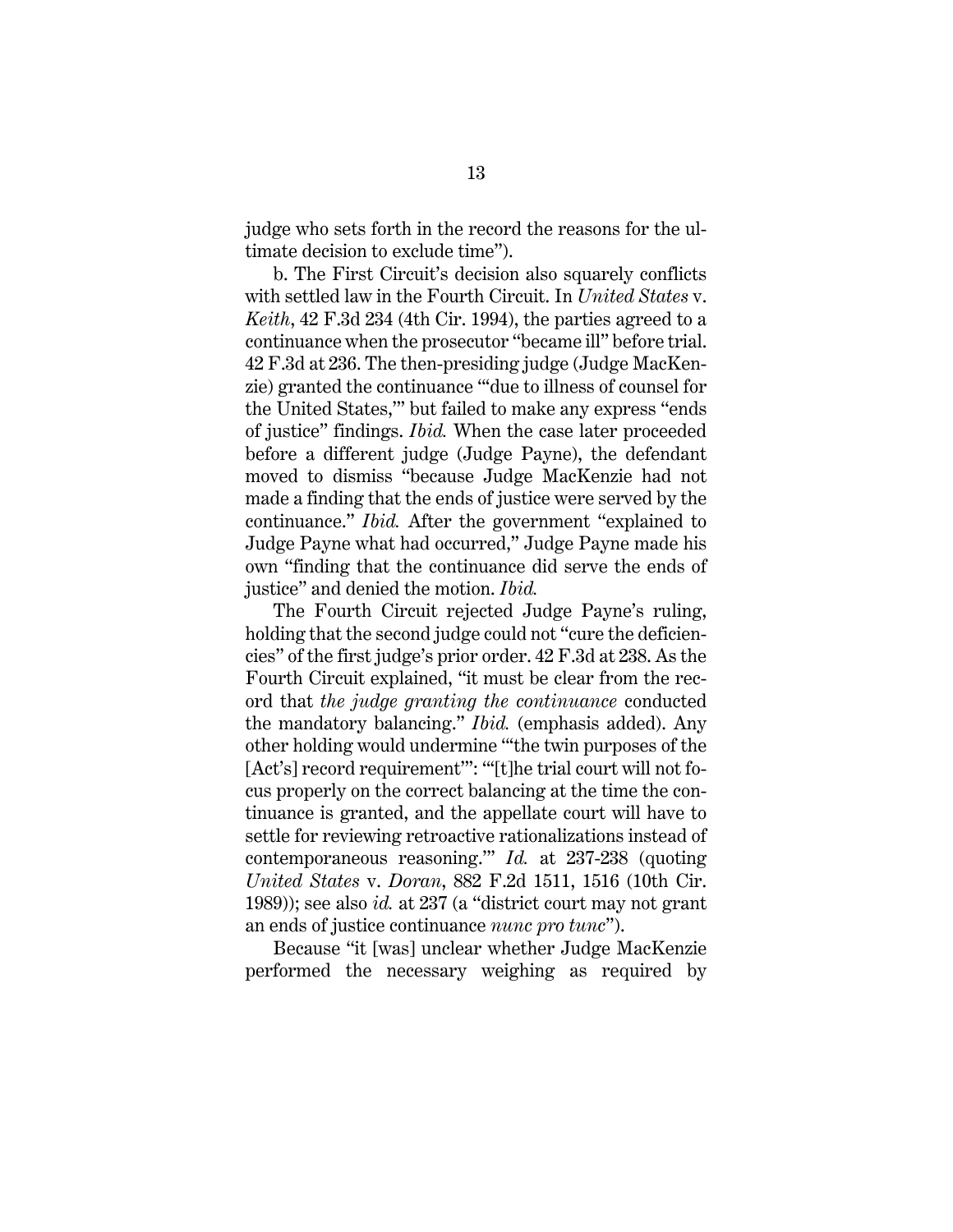$§ 3161(h)(8)(A)$  at the time he granted the \*\*\* continuance"—and because Judge Payne's post-hoc substitute findings could not "cure th[at] deficienc[y]"—the Fourth Circuit determined that "the procedural requirements of § 3161(h)(8)(A) were [not] met." 42 F.3d at 238. Under the First Circuit's conflicting approach, the Fourth Circuit would have reached the opposite conclusion. Compare App., *infra*, 7a-8a & n.3 (declaring it makes no difference whether the *first* judge—the one actually granting the continuance—"failed to adequately set forth such findings," because the *second* judge's post-hoc "statements qualify as a statement of reasons set forth 'in the record of the case'").

2. The Fifth Circuit, by contrast, sided with the First Circuit in *United States* v. *Dignam*, 716 F.3d 915 (5th Cir. 2013). Unlike the Ninth and Fourth Circuits, it held the requisite findings can be made by *any* judge, even one announcing those findings after the fact. 716 F.3d at 922.

In *Dignam*, the then-presiding judge (Chief Judge Tyson) granted two continuances to accommodate the defense counsel's hip-replacement surgery. 716 F.3d at 918. Each order stated simply that "'the ends of justice outweigh the best interest of the public and the defendant in a speedy trial.'" *Ibid.* After granting those continuances, Chief Judge Tyson died, and the case was reassigned to Judge Brady. *Id.* at 919. The defendant obtained new defense counsel, who moved to dismiss the indictment under the Speedy Trial Act. *Id.* at 920. In rejecting the motion, "Judge Brady found that although Chief Judge Tyson did not explain his reasons for granting the continuances, 'the record is clear' that he did so because of defense counsel's need for additional preparation time following his total hip replacement surgery." *Id.* at 920, 922.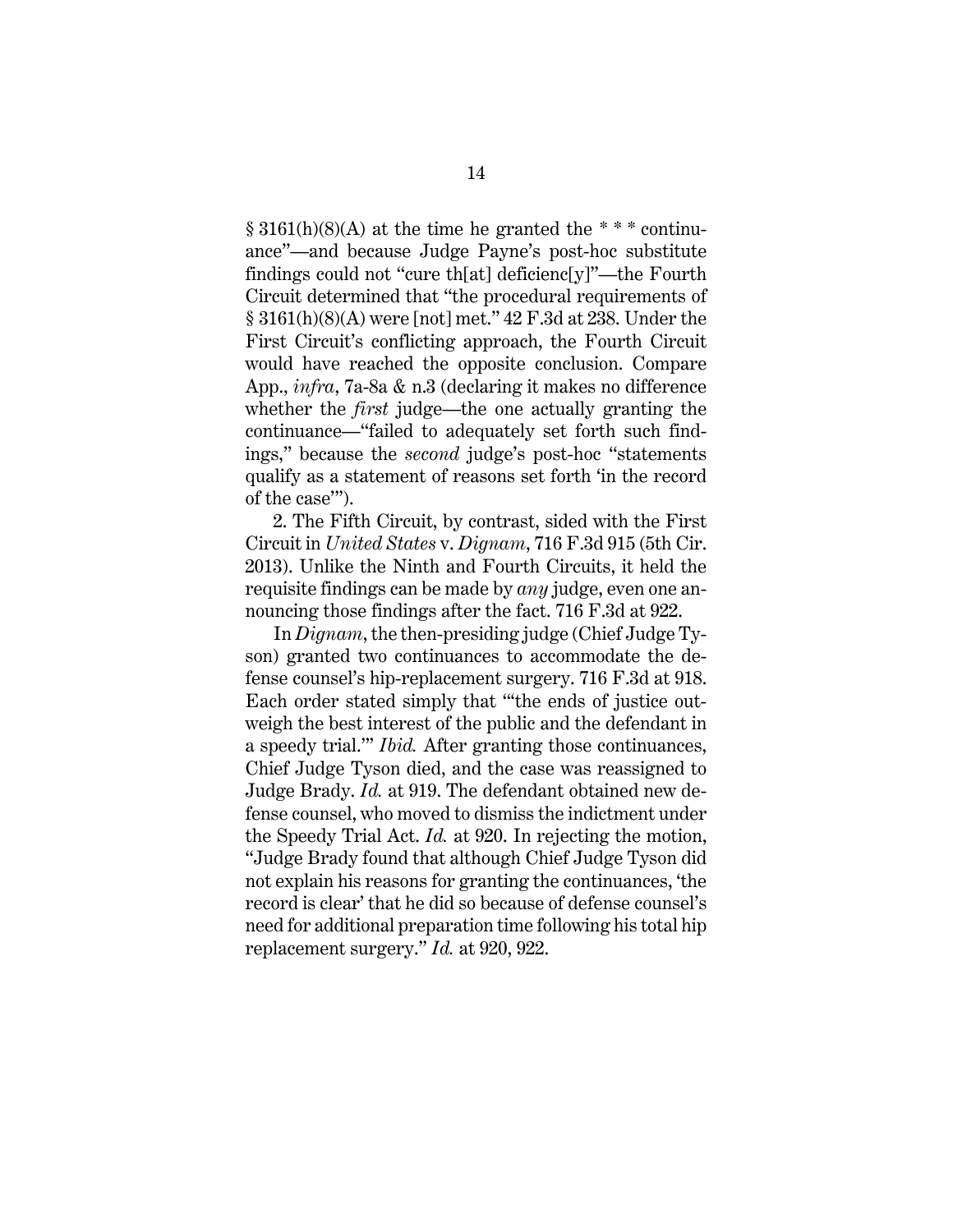The Fifth Circuit acknowledged that "the Act requires the district court to make findings on the record explaining why it granted the continuance," but it ultimately concluded that, "[i]n this case, Judge Brady made written findings in ruling on Dignam's  $\S 3161(a)(2)$  motion to dismiss." 716 F.3d at 921-922. In so holding, the Fifth Circuit rejected the defendant's contention "that a district judge's findings at the motion to dismiss stage cannot suffice to explain a *different* judge's decision to grant the continuances." *Id.* at 922 (emphasis in original). On the contrary, the court found that Judge Brady's post-hoc findings were enough: "While allowing the district court to make findings after the fact may not guarantee that the court 'carefully consider[s] all relevant factors' at the time the continuances were granted," "[a] successor judge's articulation of reasons gives this court a sufficient record to evaluate the merits of the district court's decision on appeal." *Ibid.*

The Fifth Circuit accordingly authorized a later judge to presume an earlier judge's unstated motivation: "There is nothing to suggest that Chief Judge Tyson granted the continuance for any reason other than those articulated in the defense's unopposed motions," and thus "Judge Brady's statement of reasons 'can be fairly understood' to have 'actually motivated the court at the time it granted the continuance." 716 F.3d at  $922$ <sup>[5](#page-21-0)</sup> That is precisely the

<span id="page-21-0"></span><sup>&</sup>lt;sup>5</sup> The Fifth Circuit, of course, did not confront the fact that judges can make mistakes, continuances are at times granted for incorrect reasons, and common sense suggests that orders issued without explanation are those most likely to be issued without careful thought or deliberation (much less with the "necessary balancing as required by § 3161(h)(8)(A)," *Keith*, 42 F.3d at 238). While it is assuredly *possible* that the court granted the continuance for a valid reason (and after considering the mandatory factors), it is just as possible that the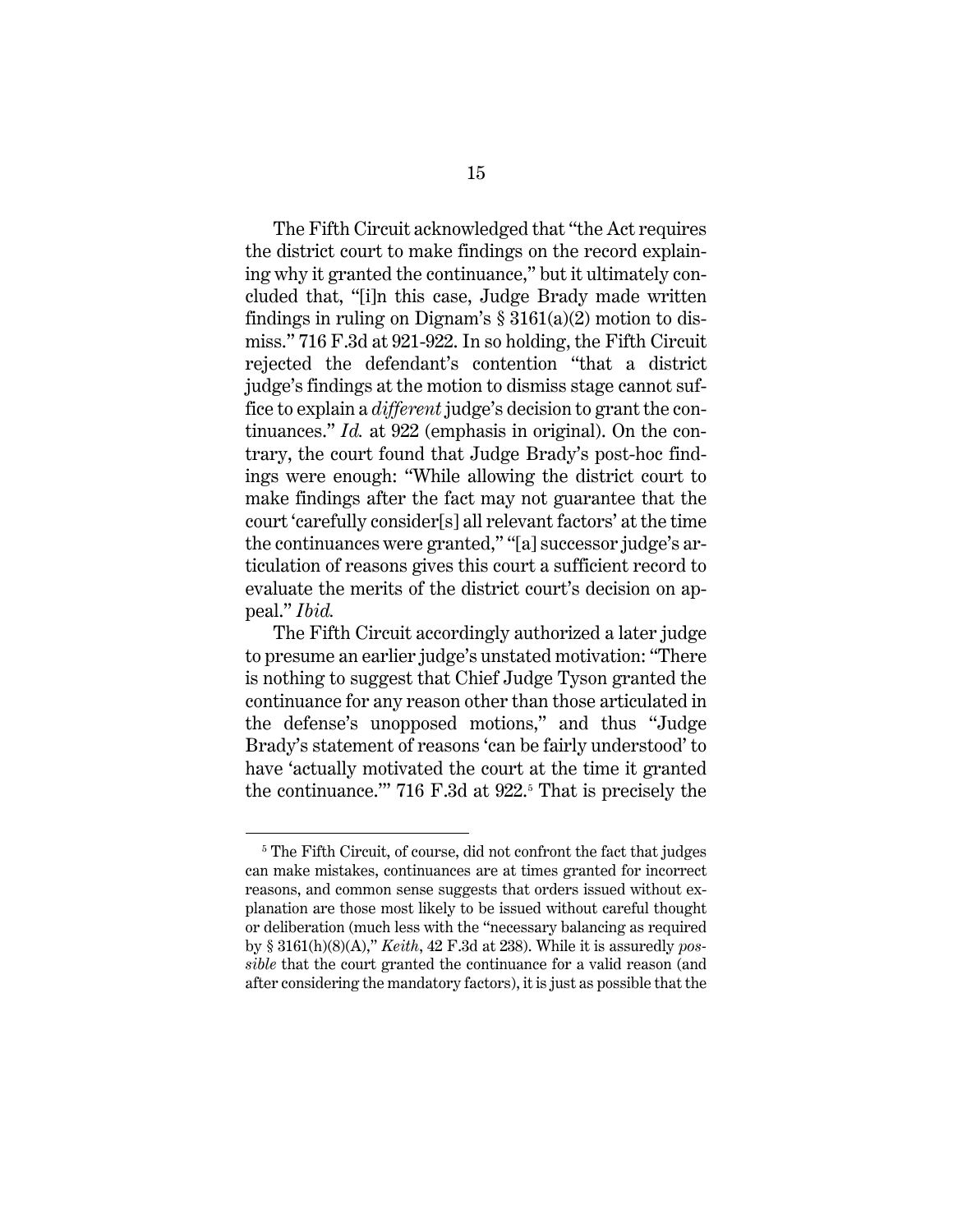kind of "speculat[ion]" that the Ninth and Fourth Circuits emphatically reject. *Ramirez-Cortez*, 213 F.3d at 1154- 1155; *Keith*, 42 F.3d at 238.

3. This same division is reflected in the lower courts. Some courts have reached the same conclusion as the Ninth and Fourth Circuits, refusing to let a second judge supply post-hoc findings where the first judge failed to "set[] forth  $**$  \* its reasons" (18 U.S.C. 3161(h)(7)(A)) for an ends-of-justice continuance. See, *e.g.*, *United States* v. *Sampson*, No. 07-389, 2011 WL 1357526, at \*5-\*6 (M.D. Pa. Apr. 11, 2011) ("where a magistrate judge did not make any ends of justice findings pursuant to the Act, the district court judge could not subsequently assume that the magistrate intended to make such findings," citing *Ramirez-Cortez*, *supra*); *United States* v. *Low*, 452 F. Supp. 2d 1036, 1043-1044 (D. Haw. 2006) (same); *United States* v. *Wollschlager*, 588 F. Supp. 1579, 1582 (N.D. Ill. 1984) (prohibiting "a judge to enter \* \* \* a *post hoc* finding concerning a continuance granted by another judge or magistrate": "this court has no means of determining whether the Magistrate weighed the considerations required by  $\S 3161(h)(8)(B)$  or intended to make a finding of excludable time"; "[o]nly the Magistrate was in a position to make such a finding").

court granted the continuance without any serious thought at all (or because it grants continuances as a matter of course). See, *e.g.*, *Doran*, 882 F.2d at 1515 ("[f]ailure to address these issues on the record creates the unnecessary risk of granting continuances for the wrong purposes"). This is why Congress required courts to "set[] forth[] in the record" their *actual* "reasons" for granting the continuance. 18 U.S.C. 3161(h)(7)(A); see also *Zedner*, 547 U.S. at 509 (the provision "counteract[s] substantive open-endedness with procedural strictness"; it "demands on-the-record findings and specifies in some detail certain factors that a judge must consider in making those findings"; "[e]xcusing the failure to make these findings \* \* \* would be inconsistent with the strategy embodied in § 3161(h)").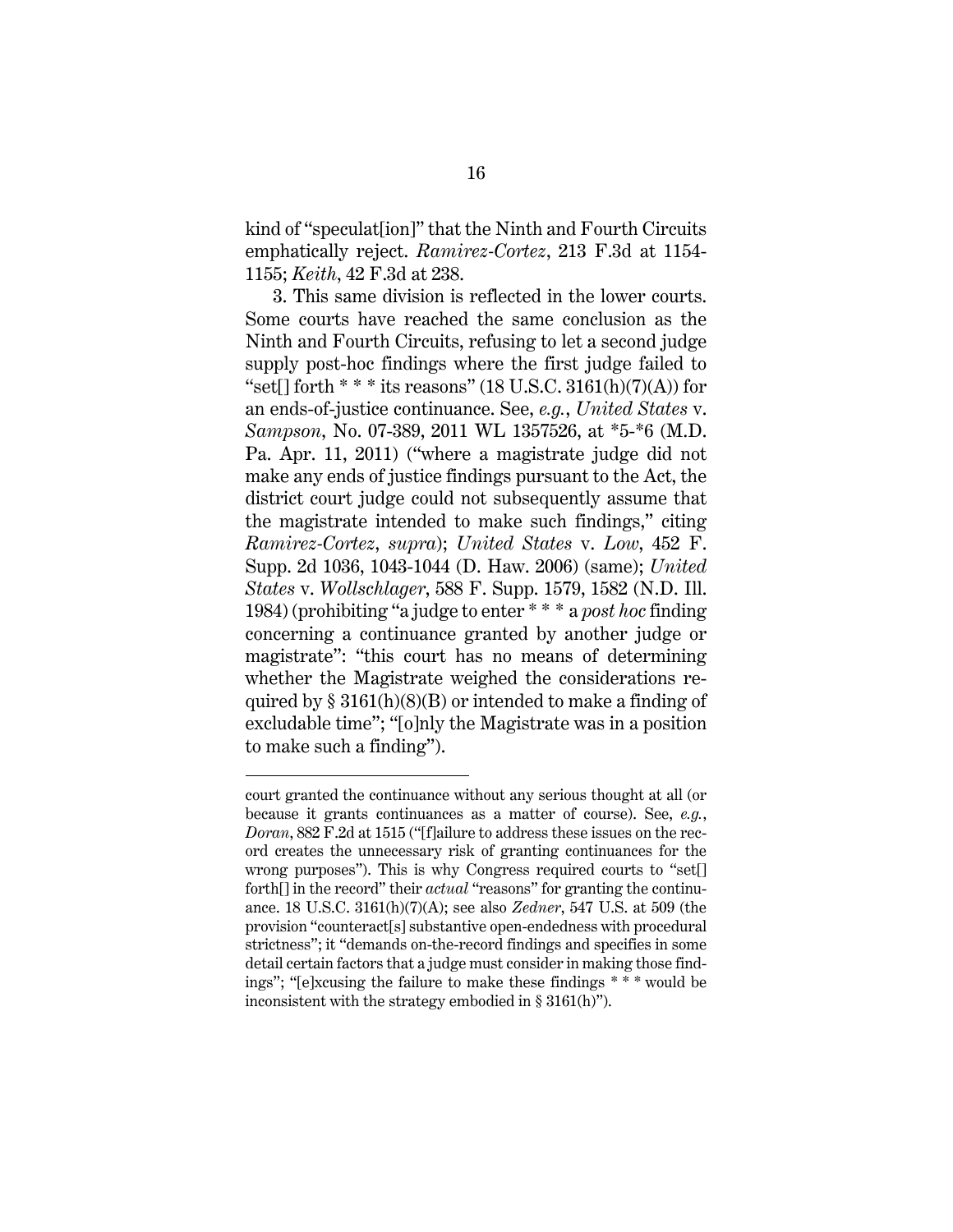Other courts, by contrast, agree with the First and Fifth Circuits, permitting a second judge to justify a continuance where the first judge did not explain its rationale. See, *e.g.*, *United States* v. *Tomkins*, No. 07-227, 2011 WL 4840949, at \*13 (N.D. Ill. Oct. 12, 2011) ("the Court notes the obvious difficulty in a second judge deciphering the circumstances—including the mind set of the previously assigned judge—at a time that a prior continuance was granted," but authorizing the exclusion because "it seems clear from the record in this case that the time previously excluded for pre-trial motions easily could have been excluded under the ends of justice exception").

4. In addition to the direct conflict, the First and Fifth Circuit's position is incompatible with settled principles for construing the Speedy Trial Act.

As courts have overwhelmingly recognized, the operative question under Section 3161(h)(7)(A) is what motivated the judge *at the time the continuance was granted*. *E.g.*, *United States* v. *Henry*, 538 F.3d 300, 304-306 (4th Cir. 2008); *United States* v. *Crawford*, 982 F.2d 199, 204 (6th Cir. 1993); *United States* v. *Brooks*, 697 F.2d 517, 522 (3d Cir. 1982). The statute imposes a backward-looking inquiry: the delay is excused only "if the judge *granted* such continuance on the basis of *his findings* that the ends of justice [were] served." 18 U.S.C. 3161(h)(7)(A) (emphasis added). That language is framed in the past tense and asks for the judge's *actual* reasoning ("*his* findings")—it does not ask whether a continuance was *hypothetically* justified. *E.g.*, *United States* v. *Saltzman*, 984 F.2d 1087, 1091-1092 (10th Cir. 1993); *Crawford*, 982 F.2d at 204 ("the reasons stated must be the actual reasons that motivated the court at the time the continuance was granted"). Thus the *actual* findings that motivated the *actual* continuance must have been made "before granting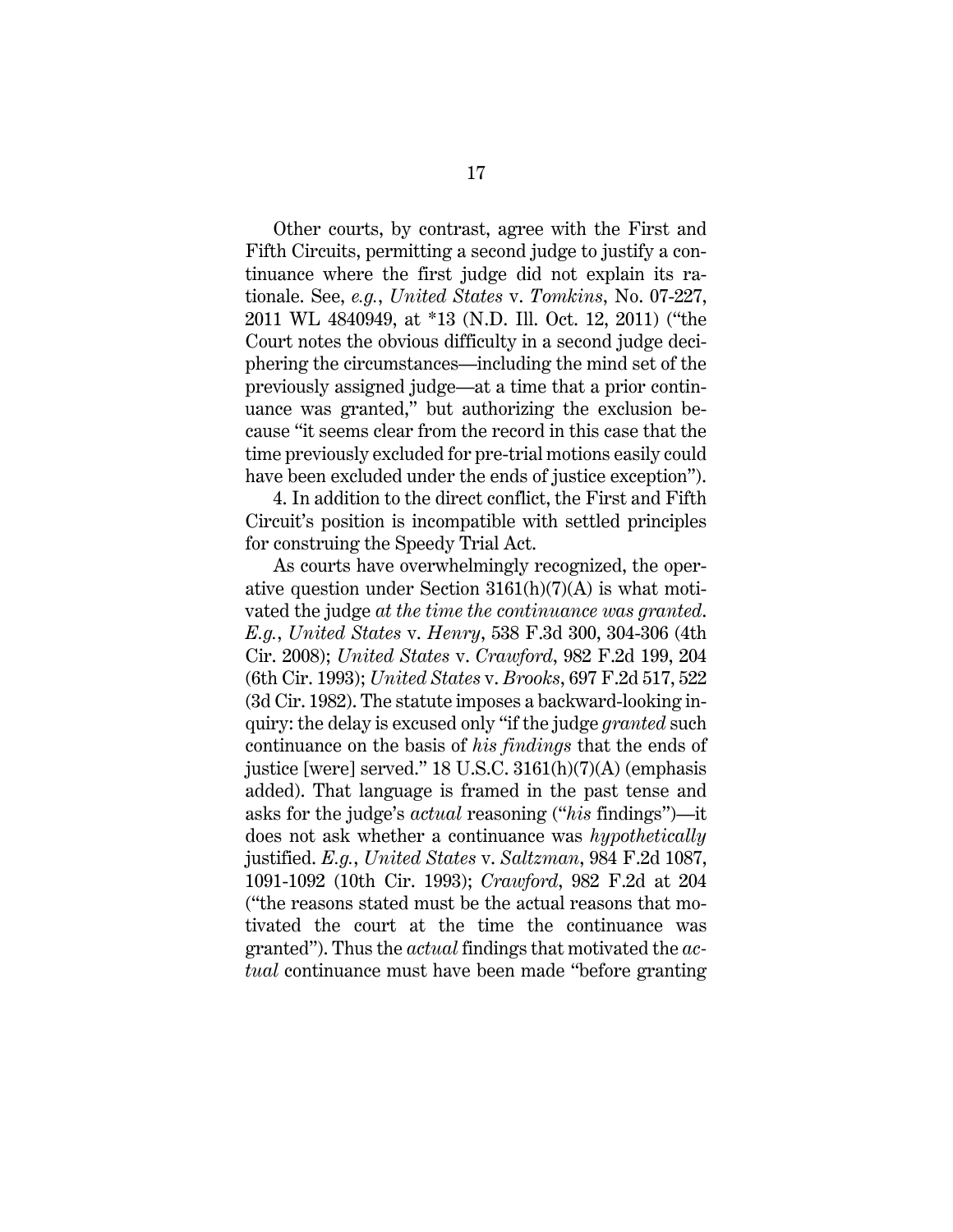the continuance." *Zedner*, 547 U.S. at 506. Post-hoc rationalizations are inadequate. *E.g.*, *United States* v. *Reese*, 917 F.3d 177, 184 (3d Cir. 2019); *United States* v. *Williams*, 511 F.3d 1044, 1058-1059 (10th Cir. 2007); *United States* v. *Cianciola*, 920 F.2d 1295, 1299 (6th Cir. 1990).

These principles are irreconcilable with the decision below. While courts can *enter* findings after the fact, courts cannot *make* findings after the fact (*e.g.*, *United States* v. *Larson*, 627 F.3d 1198, 1204 (10th Cir. 2010); *Doran*, 882 F.2d at 1516)—and a second judge is unavoidably *making* findings. That second judge cannot see into the mind of the judge who actually granted the (unexplained) continuance; the later court is inevitably speculating, post hoc, about the first judge's motivation. The court can only guess whether the first judge considered or balanced the relevant factors; acted on the basis of permissible or impermissible grounds; and considered each relevant fact in the record—as opposed to simply making a mistake. See, *e.g.*, *United States* v. *Bryant*, 523 F.3d 349, 360-361 (D.C. Cir. 2008); *Doran*, 882 F.2d at 1516 ("Our review of the legitimacy of the continuance is hampered by the lack of more specific findings."). And "the ultimate decision" (App., *infra*, 8a) is necessarily not reached "before granting the continuance" (*Zedner*, 547 U.S. at 506), but after—as the second judge does not even show up until after the continuance has been granted.

Neither the First Circuit nor the Fifth Circuit made any genuine attempt to square their decisions with these accepted principles. While two circuits (the Ninth and Fourth) correctly applied the general principles to this common situation, the other two (the First and Fourth) abandoned these settled understandings of the Act's plain text. Where a continuance order is silent and fails to "set[] forth" the judge's "reasons for finding that the ends of jus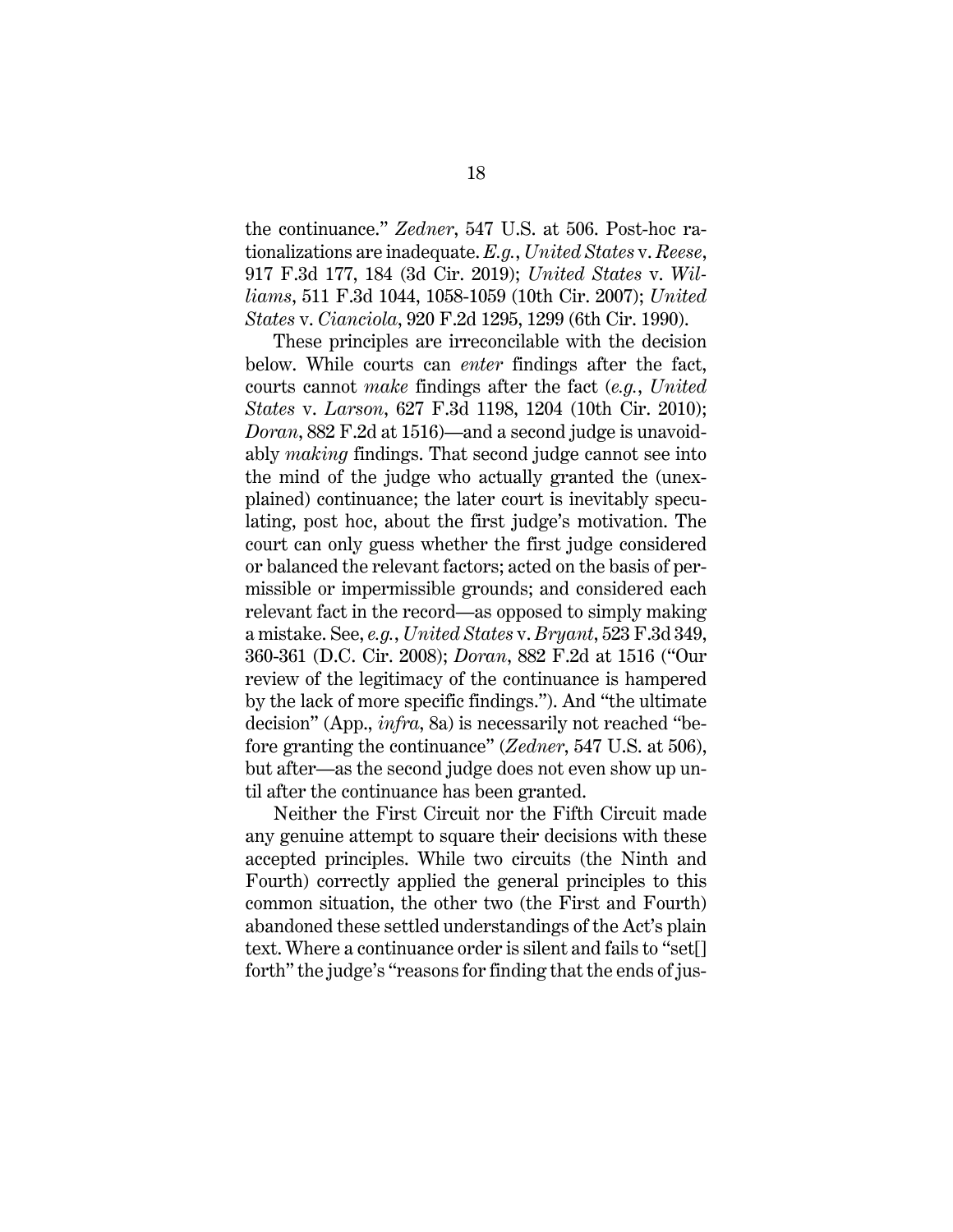tice [were] served," it is not possible to satisfy the statutory standard. The decision below departs from this general body of federal law.

\* \* \*

The conflict over this important question of federal criminal law is obvious and entrenched. The 2-2 split is undeniable: two circuits authorize a second judge to enter findings to support a first judge's continuance, whereas two other circuits reach the opposite conclusion—and insist that the judge granting the continuance make the necessary findings. The lines of debate are clear, with each adopting a fundamentally different understanding of the Act's text and operation. There is no realistic prospect that this conflict will resolve itself: one side is right and the other is wrong, and neither side has hinted it will back down.

Until this Court intervenes, important rights under the Speedy Trial Act will turn on the happenstance of where a prosecution is located. Because the nation's criminal laws should not be dictated by geography, this Court's immediate review is warranted.

#### <span id="page-25-0"></span>**B. The Question Presented Is Exceptionally Important And Warrants Review In This Case**

1. The question presented is of exceptional legal and practical importance. It implicates a fundamental aspect of the Speedy Trial Act's proper operation involving one of the Act's most common exceptions. And the fact-pattern arises all the time. Courts often grant continuances in orders with minimal (or no) explanation, and continuances are often granted by different judges than the ones resolving a subsequent motion to dismiss. *E.g.*, *Ramirez-Cortez*, 213 F.3d at 1154. Indeed, different judges can handle arraignments, initial proceedings, and other pre-indictment and pre-trial issues. Magistrate and district judges often divide up certain tasks. *E.g.*, *United States* v.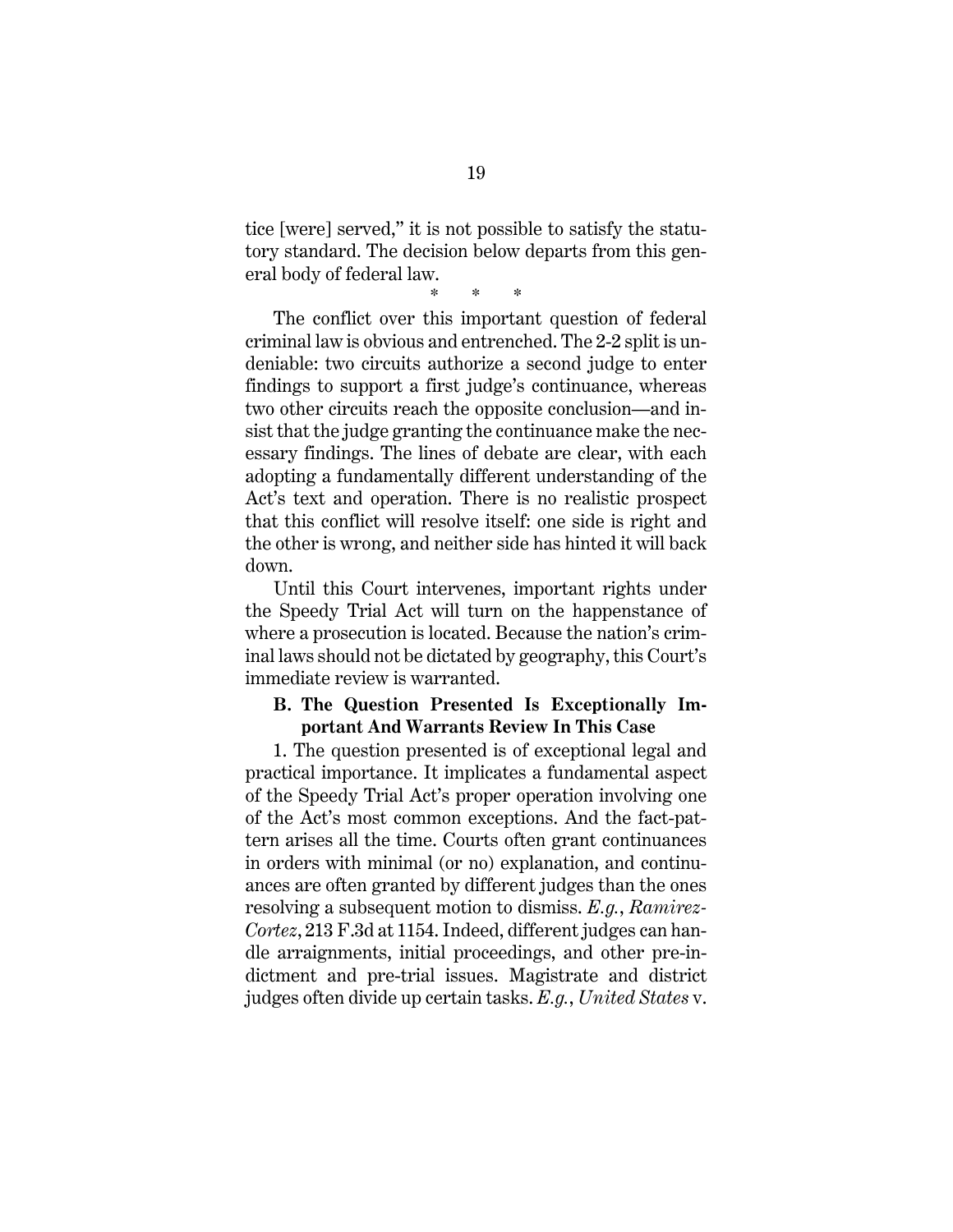*White*, 920 F.3d 1109, 1116 (6th Cir. 2019). Cases can be reassigned for a multitude of reasons. Certain local rules (like the one applying across the board in Massachusetts) channel continuance requests to designated judges on a miscellaneous docket—who are often not assigned the remainder of the case.[6](#page-26-0) There is no shortage of opportunities for this situation to arise, and all participants in the system (judges, government prosecutors, and criminal defendants) urgently need guidance about the findings necessary to avoid triggering the Act's dismissal requirements.

The rule embraced by the First and Fifth Circuits also invites pointless disputes. There is no excuse for not entering contemporaneous findings, especially when a case may be transferred to another judge. Courts can satisfy the Act's "on-the-record" requirement without even a written order ("either orally or in writing"), and no elaborate explanation is necessary—often a few quick sentences will do. See, *e.g.*, *Bloate* v. *United States*, 559 U.S. 196, 214 (2010). And the failure to perform this simple task often generates wasted time and resources: defendants who see continuances granted without the requisite findings predictably file motions to dismiss; the issue then has to be fully briefed all so the judge can make the same findings he or she *should* have made in the first instance. And under the holding below, a new judge has to revisit and study the situation the first judge *already* considered (at least in theory) in order for the judiciary to decide the

<span id="page-26-0"></span><sup>6</sup> See United States District Court for the District of Massachusetts, *Plan for Prompt Disposition of Criminal Cases* § 5(c)(1)(A) (Dec. 2008) ("If the United States Attorney anticipates that an indictment or information will not be filed within the time limit set forth in section 3, he may file a written motion for a continuance with the judge assigned to the miscellaneous business docket.").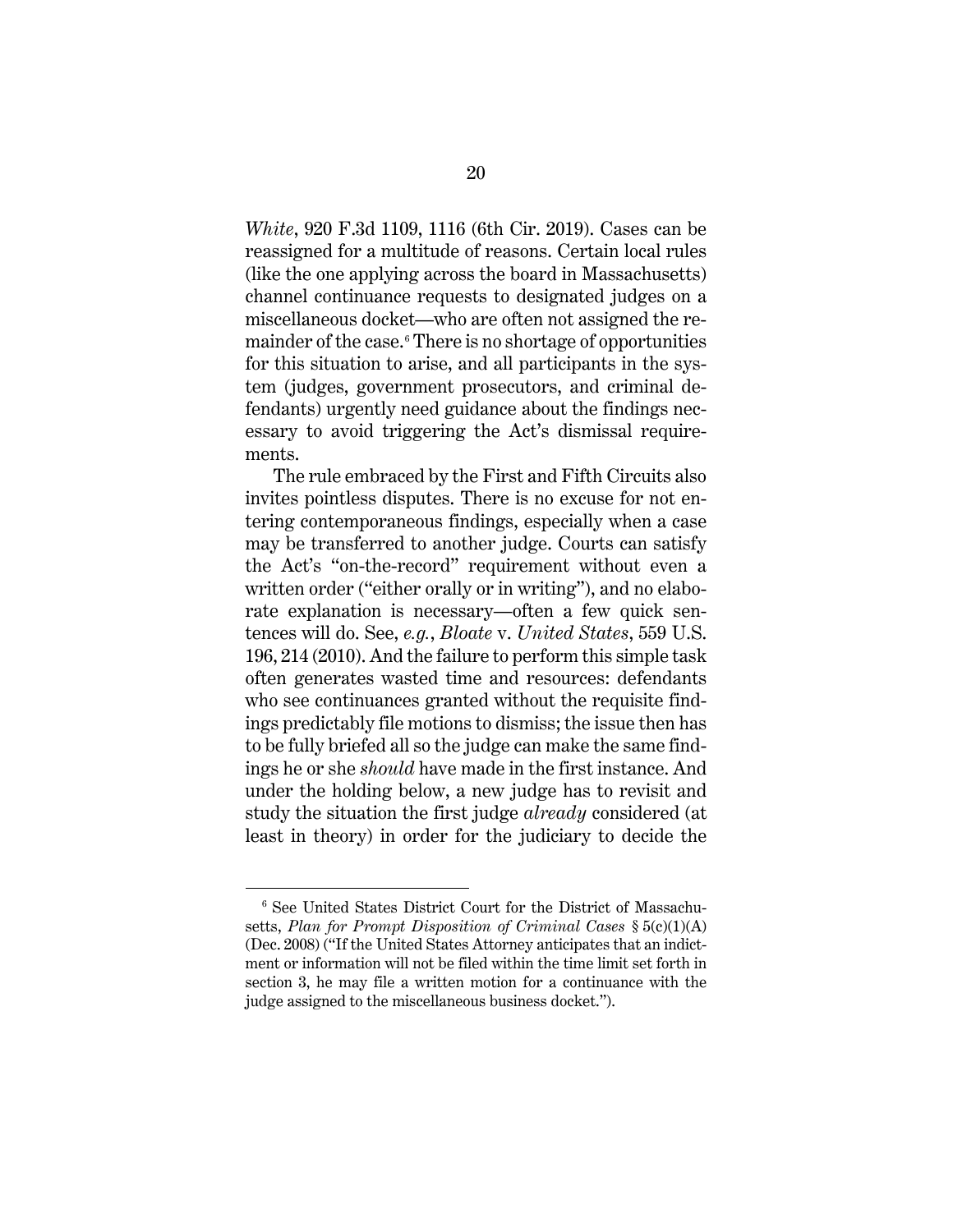identical question twice. A rule instead directing the initial judge to make the simple findings the Act expressly requires would cut off pointless dismissal motions and duplicative proceedings in federal courts that already have more than enough to do. See, *e.g.*, *United States* v. *Tunnessen*, 763 F.2d 74, 78 (2d Cir. 1985).

Immediate review is also warranted in light of the consequences of getting this wrong. If petitioner's view is correct, courts proceeding under the First and Fifth Circuits' approach will be needlessly jeopardizing convictions, inviting potential retrials before new juries, or dismissing cases permanently—all based on a mistake that is exceptionally easy to avoid. See *Zedner*, 547 U.S. at 503 (highlighting the importance of sensible procedures that avoid "moot[ing]" "expensive and time-consuming trial[s]"). A dismissal under the Act is mandatory; the only question is whether the dismissal is with or without prejudice. See 18 U.S.C. 3162(a)(1). An urgent answer to this important legal issue could avoid an embedded defect in countless prosecutions. There is simply no reason to accept the cost of further percolation, especially when the mature 2-2 split leaves the issue fully ventilated and ripe for this Court's disposition.

Finally, the decision below undermines Congress's clear directive and ignores this Court's unmistakable guidance. As this Court has already explained, Section 3161(h)(7)(A) "counteract[s] substantive open-endedness with procedural strictness." *Zedner*, 547 U.S. at 509. Congress "demand[ed]" express findings based on contemporaneous consideration of mandatory factors. *Id.* at 508- 509. Post-hoc decisions are a poor (and impermissible) substitute for that straightforward and efficient process—which is why this Court stressed that "[t]he best practice, of course, is for a district court to put its findings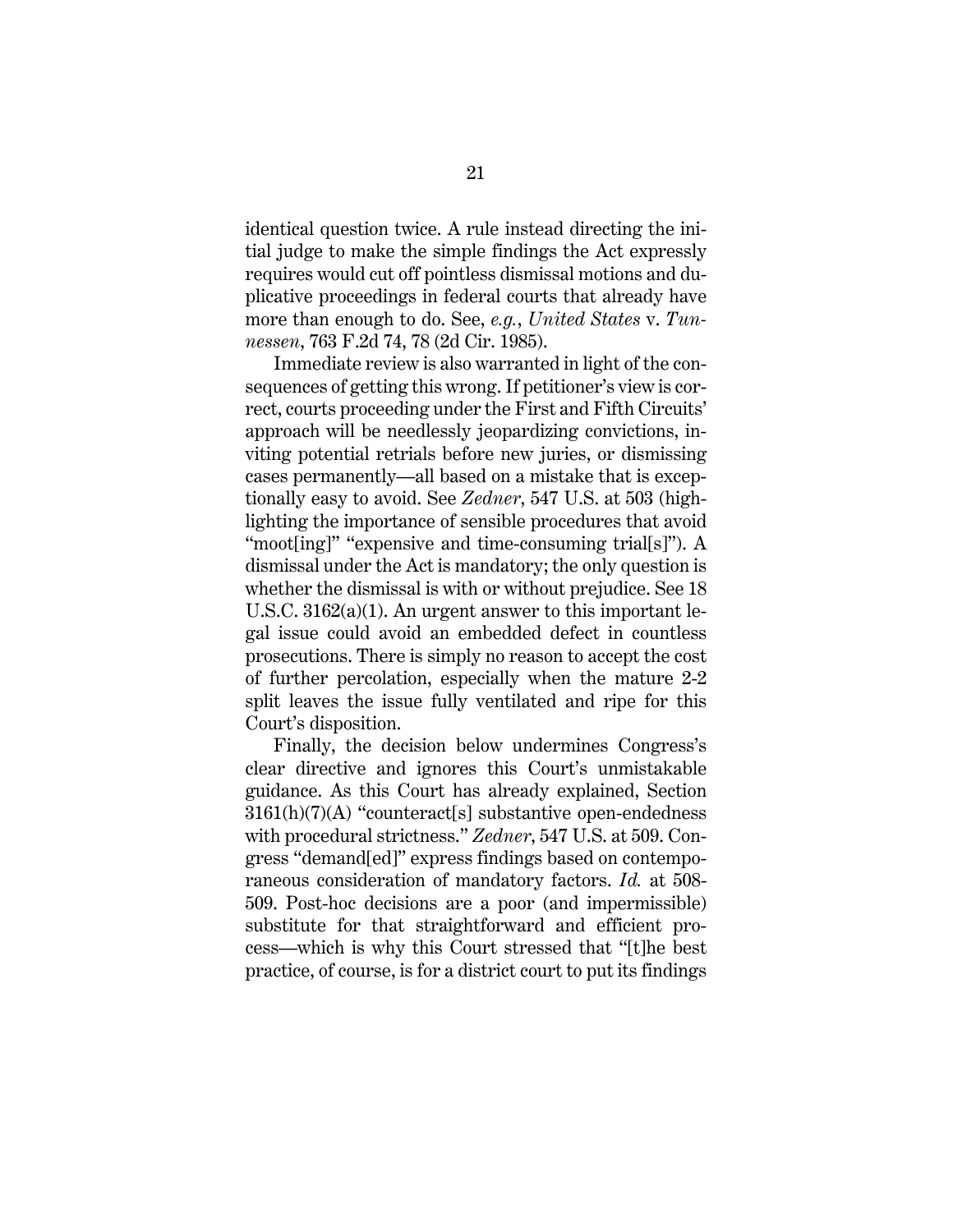on the record at or near the time when it grants the continuance." *Id.* at 506-507 & n.7. The lower courts (including the First Circuit below) simply did not get the message. Review is necessary to correct that error and realign national practice with the Act's unambiguous statutory mandate.

2. This case is an ideal vehicle for resolving this significant question. The dispute turns on a pure question of law: whether a second judge can supply the Act's requisite findings when a first judge fails to satisfy the Act's "onthe-record" directive. It has no factual or procedural impediments. The question was squarely presented and resolved at each stage below (App., *infra*, 8a, 43a), and it was the exclusive grounds of the First Circuit's decision—indeed, the court specifically noted that it was *not* deciding whether the initial judge's (minimalist) orders could satisfy the Act's procedural requirement. App., *infra*, 8a-9a & n.3.[7](#page-28-0) And with all sides agreeing that 26 days elapsed and with each continuance covering more than 4 additional days—there is no doubt that the issue is outcomedeterminative: if the later court's findings could not cure the earlier deficiencies, the Act's clock has run. *E.g.*, App., *infra*, 45a. There is no conceivable obstacle to deciding this important statutory question.

<span id="page-28-0"></span><sup>&</sup>lt;sup>7</sup> Nor is there any real question that the initial orders were inadequate: the electronic orders had no express findings at all, and the single "checklist" order failed to reflect any consideration of the mandatory factors—or even begin to explain why the "ends of justice" were served by the continuance.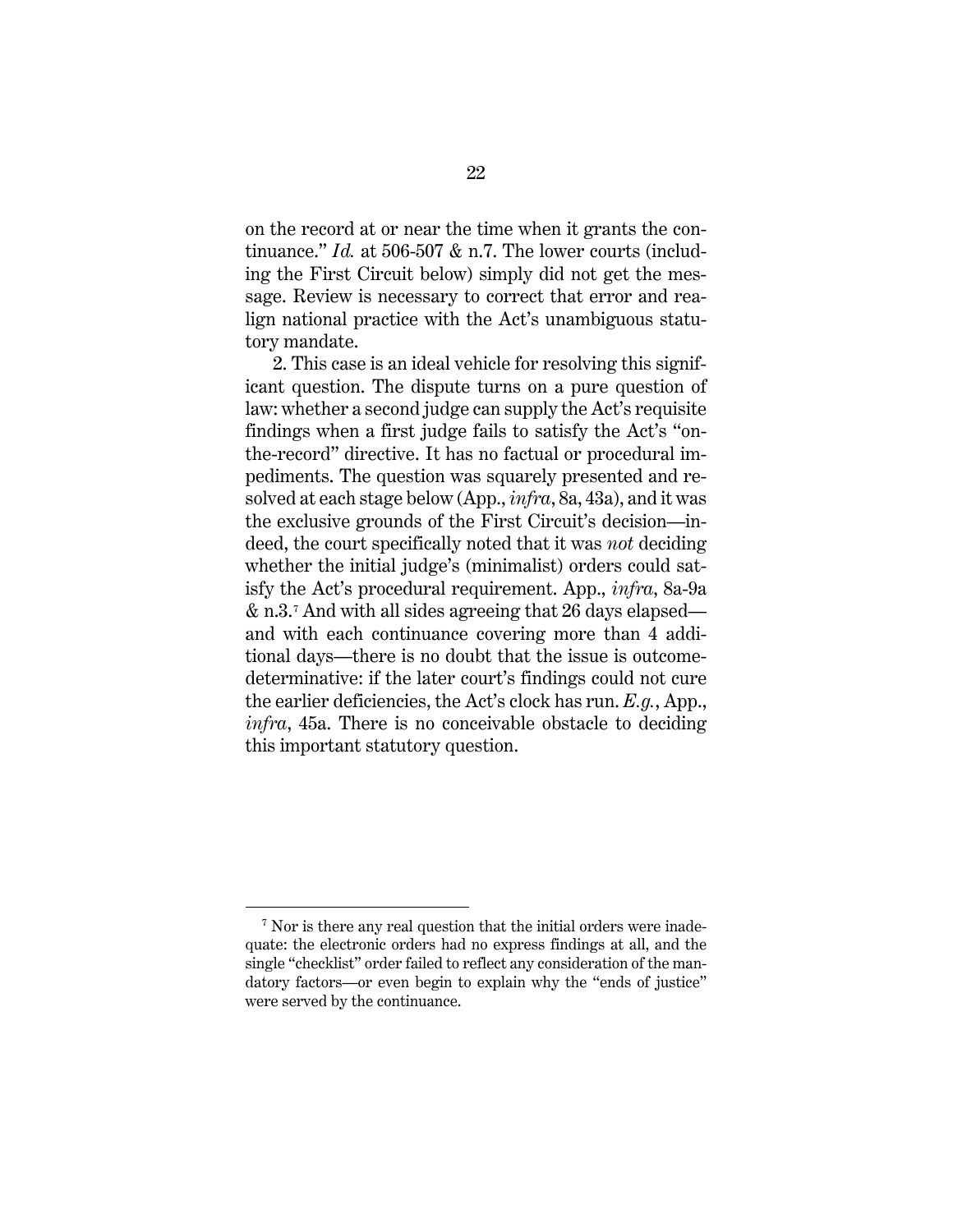## <span id="page-29-0"></span>**II. THE COURT SHOULD SEPARATELY GRANT RE-VIEW TO DECIDE AN IMPORTANT PROCE-DURAL QUESTION REGARDING DISTRICT-COURT RECUSAL**

This case separately implicates an important procedural question regarding the district court's obligation to make fact findings and judicial disclosures in response to petitioner's pro-se motions under 28 U.S.C. 455.

In three motions filed after the verdict and before sentencing, petitioner asserted a series of factual allegations showing that the district judge had a possible interest in the subject-matter of the case, including as a result of the judge's role in a for-profit family business. See App., *infra*, 26a-28a; C.A. Supp. Reh'g Pet. 1-2, 4. Despite petitioner's detailed and vigorous filings, the district court denied petitioner's motions without explanation or disclosure. Instead, the district court issued three "endorsed orders" with a single, handwritten directive: "Motion denied." App., *infra*, 70a-72a.

On appeal, petitioner argued that the district court exceeded his discretion by denying his motions without any recorded findings or judicial disclosure that would facilitate meaningful appellate review. App., *infra*, 28a. The First Circuit rejected that contention, holding that its "conclusion that Gottesfeld's allegations do not raise any doubt about the trial judge's impartiality" eliminated the need to make any findings. *Ibid.*

Petitioner submits that this is incorrect. The district court's failure to provide any substantive response to the disqualification motions blocked any record of the truth or validity of petitioner's allegations—and the district court's failure to respond with relevant disclosures eliminated the possibility of disclosing other facts related to the core allegations (and of which petitioner might not have been aware). Cf. 28 U.S.C. 455(e); *American Textile*